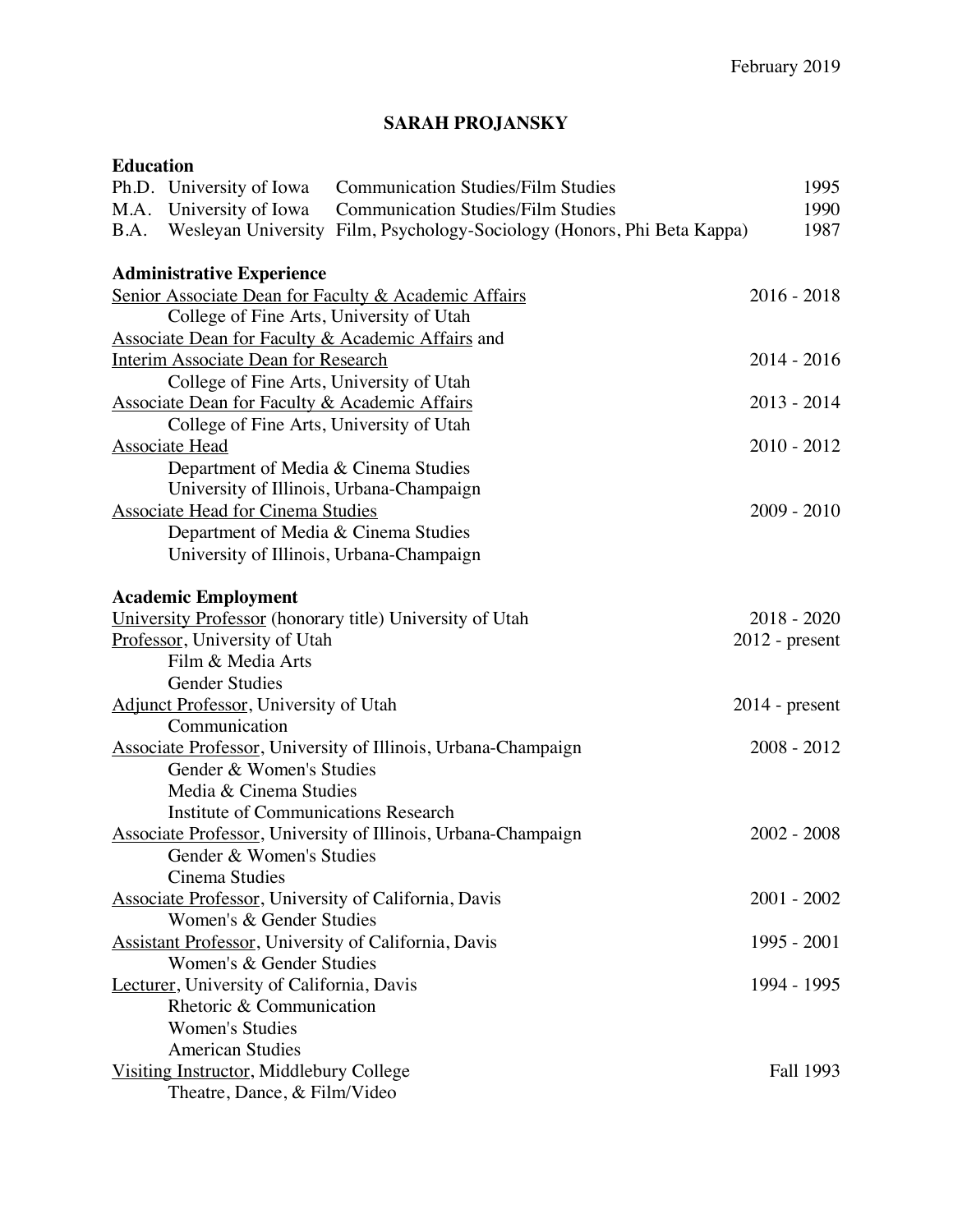# **Publications**

Books

- Projansky, Sarah. 2014. *Spectacular Girls: Media Fascination and Celebrity Culture*. New York: New York University Press.
	- Recipient of the National Communication Association Feminist & Women Studies Division Bonnie Ritter Book Award (2015)
- Projansky, Sarah. 2001. *Watching Rape: Film and Television in Postfeminist Culture*. New York: New York University Press.
	- Recipient of the Popular Culture Association/American Culture Association Women's Caucus Emily Toth Award for Excellence in Feminist Studies of Popular Culture (2002)
	- Recipient of the National Communication Association Critical & Cultural Studies Division Book Award (2002)
	- Chapter Two, translated into Czech as "Postfeministicky kontext. Redefinice feminismu v populární kulture od roku 1980 do dneska." *Iluminace: Casopis Pro Teorii, Historii a Estetiku Filmu* (*The Journal of Film Theory, History, and Aesthetics*) 20.4 (2008): 85-111.
- Harrison, Taylor, Sarah Projansky, Kent A. Ono, and Elyce Rae Helford, eds. 1996. *Enterprise Zones: Critical Positions on Star Trek*. Boulder, CO: Westview Press.

Essays

- Projansky, Sarah. 2018. "From Pro-Equality to Anti-Sexual Violence: The Feminist Logics of Title IX in Policy and Media." *Emergent Feminisms and the Challenge to Post-feminist Media Culture*. Ed. Maureen Ryan and Jessalynn Keller. London, New York: Routledge. 126-142.
- Projansky, Sarah and Kent A. Ono. 2016. "From Documentary to Fictional Realism: Mira Nair's Documentary Roots, Fictional Home, and Production Politics." In *Indie Reframed: Women and Contemporary American Independent Cinema*. Ed. Linda Badley, Claire Perkins, and Michele Schreiber. Edinburgh, UK: Edinburgh University Press. 171-187.
- Keller, Jessalynn, Morgan Blue, Mary Celeste Kearney, Kirsten Pike, and Sarah Projansky. 2015. "Mapping New Methodological Approaches to Girls' Media Studies: Reflections from the Field." *Journal of Children and Media.* 9.4: 528-535. DOI: 10.1080/17482798.2015.1091103
- Projansky, Sarah. 2014. "Politicized Pragmatics." *Women's Studies in Communication* 37: 249- 253. DOI: 10.1080/07491409.2014.955428
- Cole, C.L., and Sarah Projansky. 2012-2013. "Between Street Culture and Global Sport: Double Dutch's Turning Points." *Oppositional Conversations* 1.1. http://cargocollective.com/OppositionalConversations\_Ii/Between-Street-Culture-and-Global-Sport-Double-Dutch-s-Turning-Points-1
- Projansky, Sarah. 2011. "Girls' Sexualities in the *Sisterhood of the Traveling Pants* Universe: Feminist Challenges and Missed Opportunities." In *Feminism at the Movies: Understanding Gender and Contemporary Popular Cinema.* Ed. Hilary Radner and Rebecca Stringer. New York: Routledge. 93-109.
- Projansky, Sarah. 2010. "Rihanna's Closed Eyes." *Velvet Light Trap* 65: 71-73. DOI: 10.1353//vlt.0.0076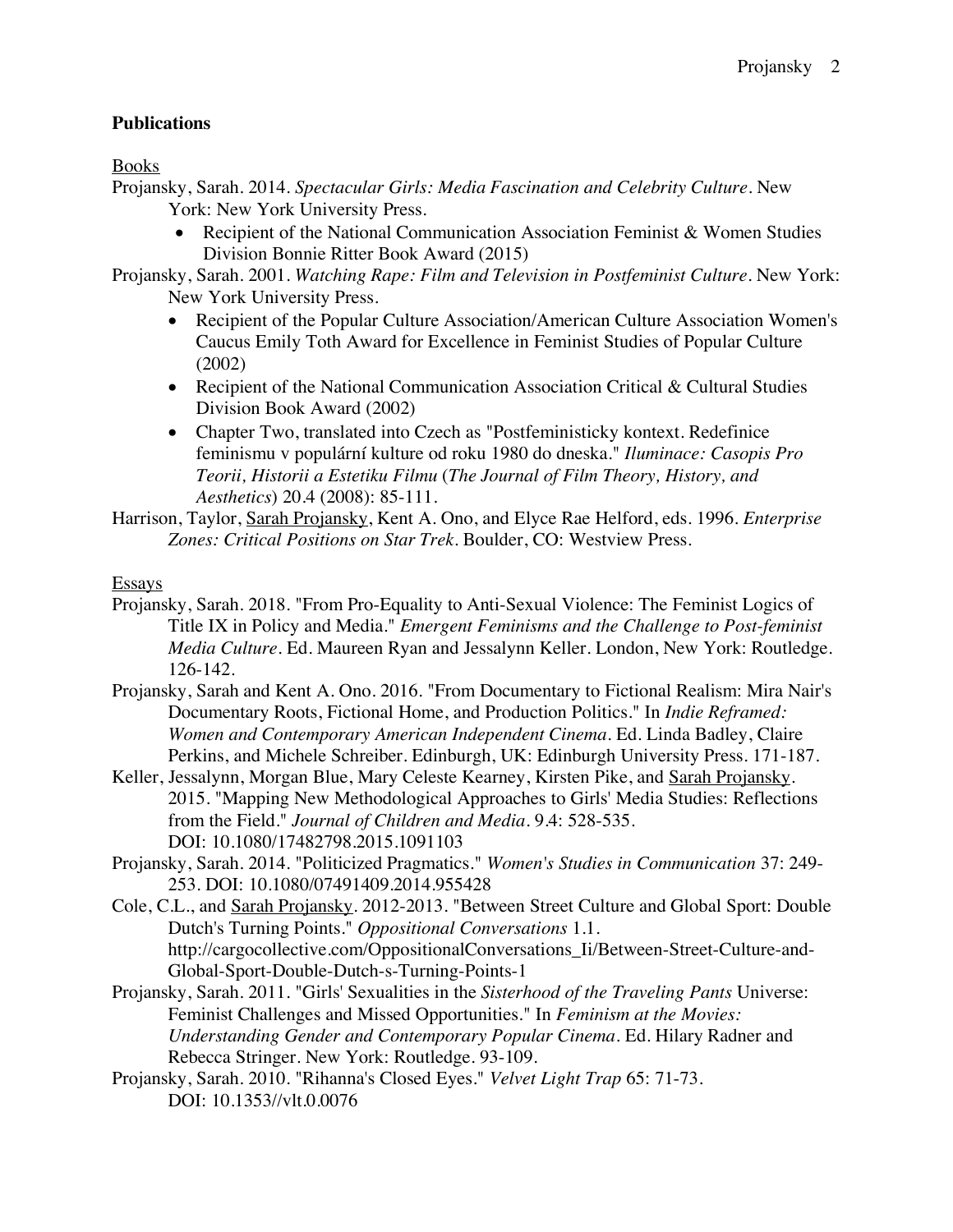- Projansky, Sarah. 2007. "Mass Magazine Cover Girls: Some Reflections on Postfeminist Girls and Postfeminism's Daughters." In *Interrogating Postfeminism: Gender and the Politics of Popular Culture*. Ed. Diane Negra and Yvonne Tasker. Durham, NC: Duke University Press. 40-72.
- Projansky, Sarah. 2007. "Gender, Race, Feminism, and the International Girl Hero: The Unremarkable U.S. Popular Press Reception of *Bend It Like Beckham* and *Whale Rider*." In *Youth Culture in Global Cinema*. Ed. Timothy Shary and Alexandra Seibel. Austin: University of Texas Press. 189-206.
- Valdivia, Angharad N., and Sarah Projansky. 2006. "Feminism and/in the Media." In *The Gender and Communication Handbook*. Ed. Bonnie J. Dow and Julia Wood. Thousand Oaks, CA: Sage. 273-296.
- Projansky, Sarah. 2004. "Teaching through Feelings and Personal Beliefs: 9/11 as Case Study." *Cinema Journal* 43.2: 105-109. DOI: 10.1353/cj.2004.0009
- Vande Berg, Leah R., and Sarah Projansky. 2003. "Hoop Games: Narrativizing Identity in Televised Coverage of U.S. Professional Women's and Men's Basketball." In *Case Studies in Sports Communication*. Ed. Robert S. Brown and Daniel J. O'Rourke. Westport, CT: Greenwood. 27-49.
	- Organization for the Study of Communication, Language, and Gender Outstanding Published Article Award, 2004 (co-winner)
- Projansky, Sarah, and Kent A. Ono. 2003. "Making Films Asian American: *Shopping for Fangs* and the Discursive Auteur." In *Authorship and Film*. Ed. David A. Gerstner and Janet Staiger. New York: Routledge. 263-280.
- Projansky, Sarah. 2001. "The Elusive/Ubiquitous Representation of Rape: A Historical Survey of Rape in U.S. Film, 1903-1972." *Cinema Journal* 41.1: 63-90.
- Projansky, Sarah, and Leah R. Vande Berg. 2000. "Sabrina, the Teenage . . . ? Girls, Witches, Mortals, and the Limitations of Prime-Time Feminism." In *Fantasy Girls: Navigating the New Universe of Science Fiction and Fantasy Television*. Ed. Elyce Rae Helford. Lanham, MD: Rowman and Littlefield. 13-40.
- Projansky, Sarah, and Kent A. Ono. 1999. "Strategic Whiteness as Cinematic Racial Politics." In *Whiteness: The Communication of Social Identity*. Ed. Thomas K. Nakayama and Judith Martin. Newbury Park, CA: Sage. 149-174.
- Projansky, Sarah. 1998. "Girls Who Act like Women Who Fly: Jessica Dubroff as Cultural Troublemaker." *Signs: Journal of Women in Culture and Society* 23.3: 771-807.
- Projansky, Sarah. 1998. "Shifting Bodies, Changing Texts: Representing Teenage Womanhood on *Dr. Quinn, Medicine Woman*." In *Critical Approaches to Television*. Ed. Leah R. Vande Berg, Lawrence A. Wenner, and Bruce E. Gronbeck. Boston: Houghton Mifflin. 315-335.
- Projansky, Sarah. 1996. "When the Body Speaks: Deanna Troi's Tenuous Authority and the Rationalization of Federation Superiority in *Star Trek: The Next Generation* Rape Narratives." In *Enterprise Zones: Critical Positions on Star Trek*. Boulder, CO: Westview Press. 33-50.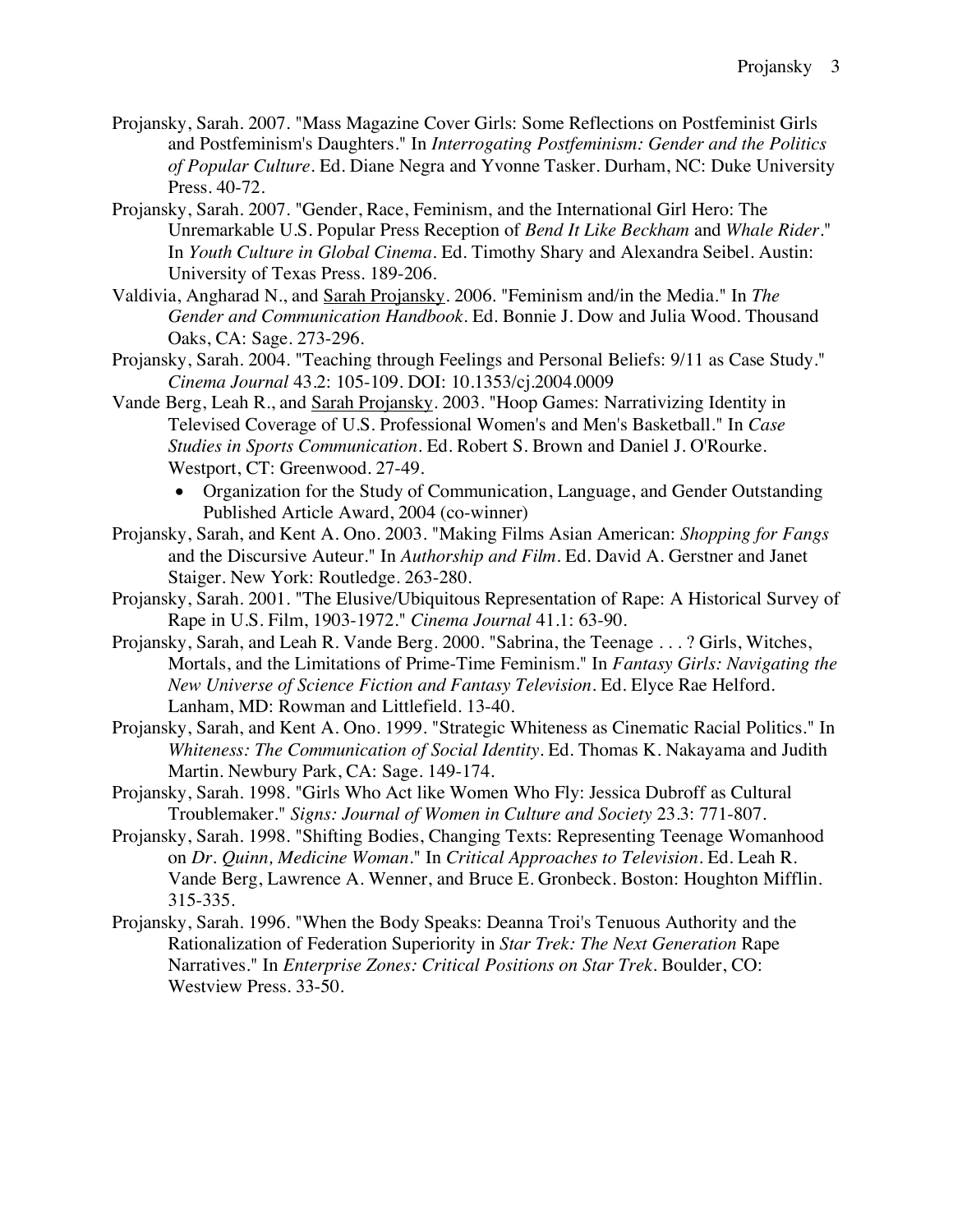Book and Film Reviews

- Projansky, Sarah. 2014. Review of Susan Macmillan, *Girls Moving Beyond Myth*; Sut Jhally, *Understanding Hookup Culture: What's Really Happening on College Campuses*; and Tahani Rached, *These Girls (El-Banate Dol*). *Films for the Feminist Classroom*. 5.2. http://ffc.twu.edu/issue\_5-2/rev\_Projansky\_5-2.html.
- Projansky, Sarah. 1999. Review of Philip Green, *Cracks in the Pedestal: Ideology and Gender in Hollywood*. *Women's Studies International Forum* 22.3: 389-390.
- Projansky, Sarah, and Kyra Pearson. 1997. Review of Lisa Cuklanz, *Rape on Trial: How the Mass Media Construct Legal Reform and Social Change*. *Quarterly Journal of Speech* 83.4: 476-477.

#### **Professional Papers**

- "Girls in the Film Franchise: Background, Sidekick, Ensemble Member, Hero, Celebrity." Media Industries Conference. London, UK. April 19, 2018.
- "Media, Feminism, and the Shifting Relationships among Title IX, Consent, and Sexual Violence, January 20, 2017 - present." Society for Cinema & Media Studies (SCMS). Toronto, Canada. March 17, 2018.
- "From Pro-Equality to Anti-Sexual Violence: The Feminist Logics of Title IX in Policy and Media." National Communication Association (NCA). Dallas, TX. November 18, 2017.
- "YouTube, Feminism, and the Mutable Association between Title IX and Sexual Violence." Association for the Study of Arts of the Present. Oakland, CA. October 28, 2017.
- "Girls, Gender, Celebrity, and the Contemporary Blockbuster Film Franchise." International Communication Association. Fukuoka, Japan. June, 12, 2016.
- "Finding Gender in Media Franchising." International Girl's Studies Association Inaugural Conference. University of East Anglia, Norwich, UK. April, 8 2016.
- "The Star in the Franchise: Jennifer Lawrence, Kristin Stewart, and Celebrity Gendering in Contemporary Film Franchises." *Celebrity Studies* Journal Bi-annual Conference. University of London, Royal Holloway. June 21, 2014.
- "Who Is the 21st-Century Girl?: Girls' Studies and the Franchise-able Girl." NCA. Washington, DC. November 22, 2013.
- "Defining the Franchise-able Girl." SCMS. Chicago, IL. March 6, 2013.
- "Defining the Girl Celebrity." Inaugural *Celebrity Studies* Journal Conference. Deakin University, Burwood. Melbourne, Australia. December 12, 2012.
- "A Different Kind of Spectacular Girl: Sakia Gunn's Life and Death in the Local and Alternative Press." NCA. Orlando, FL. November 18, 2012.
- "Producing a Black Athletic Girlhood: Venus Williams, Live Coverage, and Possibilities for Reading Anti-Racism in Mainstream Mass Media." NCA. New Orleans, LA. November, 2011.
- "Public Debate and 21<sup>st</sup>-Century U.S. Girl Films: From Cady, to Olive, to Juno, to Precious." Cultural Studies and the Popular. American University in Paris. Paris, France. July 2, 2011.
- "Debating the Girl Hero: Contentious Media Attention, Optimistic Feminist Analysis, and 21<sup>st</sup>-Century Film." SCMS. New Orleans, LA. March, 2011.
- "'Where's the Outrage, Where's the Coverage?': Sakia Gunn and the Possibility of a Queer African American 'Cover Girl.'" NCA. San Francisco, CA. November, 2010.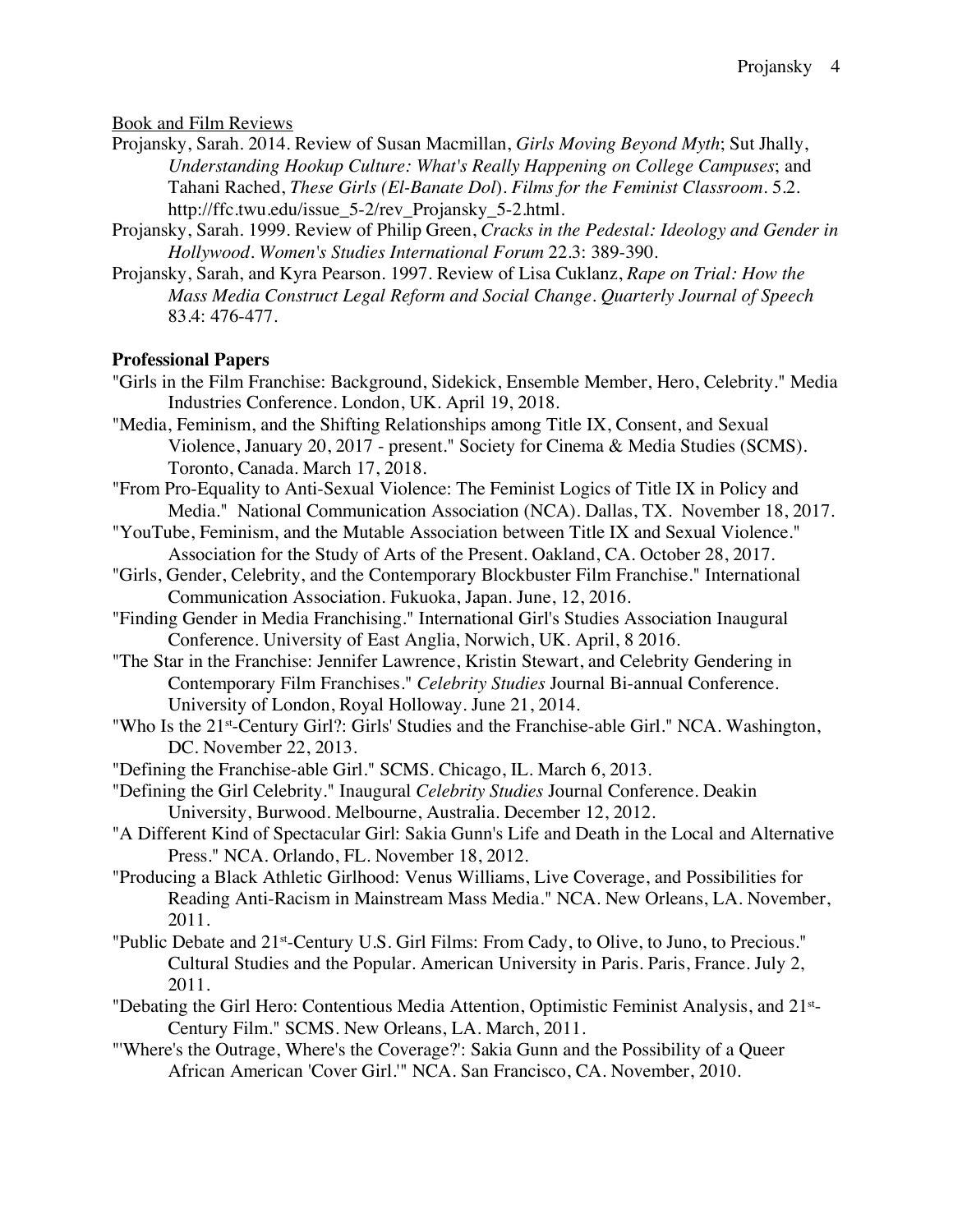- "Feminist Girls' Media Studies and the Politics of (the Study of) Representation." SCMS. Los Angeles, CA. March, 2010.
- "Third Grade TV/Media Analysis: Recognizing and Encouraging Critical Media Engagement." NCA. Chicago, IL. November 12, 2009.
- "What Is Film Studies? Administrative, Faculty, and Student Perspectives." What Is Film? Change and Continuity in the 21<sup>st</sup> Century. University of Oregon/Turnbull Center. Portland, OR. November 7, 2009.
- "Double Dutch's Turning Points: Between Street Culture and Global Sport." With C.L. Cole. International Sport Science Congress/International Sociology of Sport Seminar. Seoul National University. Seoul, Korea. August 21, 2009.
- "Double Dutch Documentaries: Re-thinking Lifestyle Sports." With C.L. Cole. Film and Science: Fictions, Documentaries, and Beyond." Film and History Biennial Conference. Chicago, IL. November 1, 2008.
- "Race, Gender, and Sexuality across the Intertext of *The Perils of Pauline*." With Kent A. Ono. 17<sup>th</sup> Annual Women and Society Conference. Marist College. Poughkeepsie, NY. October 24, 2008.
- "Producing (Yellow?) Peril: Intersectionality and the Historical Production of Racialized/Gendered Fear in *The Perils of Pauline*." With Kent A. Ono. SCMS. Philadelphia, PA. March 7, 2008.
- **"**What, Again?: *Veronica Mars* and Ubiquitous Sexual Violence on a Feminist/Female Sleuth Teen Television Show." NCA. Chicago, IL. November 15, 2007.
- "Urban Culture(s) and the Double Dutch Documentary." With C.L. Cole. SCMS. March, 2007.
- "'You Look Like a Movie Star!': Girls, Feminism, and Hollywood." NCA. San Antonio, TX. November 15, 2006.
- "Sporting Girls." Console-ing Passions: International Conference on Television, Audio, Video, New Media, & Feminism (CP). Milwaukee, WI. May 26, 2006.
- "George W. Bush's 'Marriage Penalty Tax' and the Politics of the Public Family." Panel Organizer. NCA. Chicago, IL. November 13, 2004.
- "Girl Books." CP. New Orleans, LA. May 31, 2004.
- "Girl Stars." SCMS. Atlanta, GA. March 5, 2004.
- "Primetime Televisual Girls." NCA. Miami, FL. November 23, 2003.
- "Cinematic Girls." Society for Cinema Studies (SCS). Minneapolis, MN. March 7, 2003.
- "Gender, Race, and the Body: Early Media Coverage of Venus Williams." Capitalizing on Sport in America, Democracy, and Everyday Life. University of Illinois, Urbana-Champaign. March 1, 2003.
- "Sporting Girls: Crises in Body and Nation." NCA. Atlanta, GA. November 2, 2001.
- "Teaching *Shopping for Fangs*." SCS. Washington, DC. May, 2001.
- "A History of Rape in U.S. Cinema, 1903-1972: The Ambivalent Boundaries of Gender, Class, Race, and Nation." SCS. Chicago, IL. March 11, 2000.
- "Who Wants the Post in Postfeminism? Media Representations of Feminism and Feminist Criticism." Western Speech Communication Association (WSCA). Sacramento, CA. February 27, 2000.
- "Sabrina, the Teenage . . .? Girls, Witches, Mortals, and Other Gendered Fantasy Concepts." With Leah R. Vande Berg. NCA. Chicago, IL. November 5, 1999.
- "Discourses of Feminism, Narratives of Rape: From *20/20* to *Give It All You've Got*." Visible Evidence Conference VI. San Francisco, CA. August 13-16, 1998.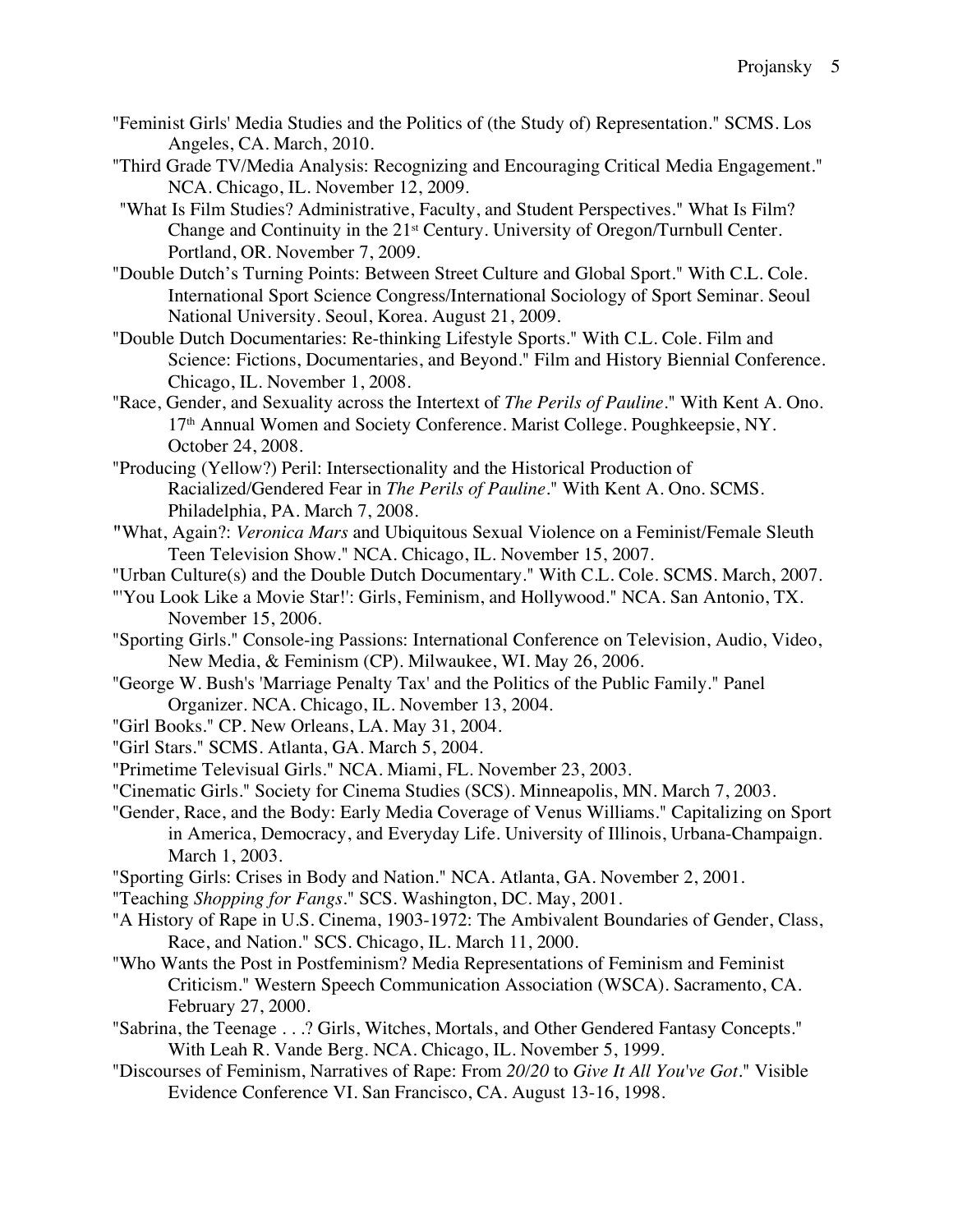- "Ending Childhood: Precocious Girls and the Discourse of Death." NCA. Chicago, IL. November 21, 1997.
- "Whiteness as Strategic Nothingness in Contemporary Hollywood Cinema." With Kent A. Ono. SCS. Ottawa, Canada. May 17, 1997.
- "Resisting Rape by Representing Rape: The Limitations and Possibilities of Feminist Educational Videos." CP. Montreal, Canada. May 4, 1997.
- "Rape Narratives at the Boundaries of Popularized Feminism: African American Women's Visible Silence." Violence against Women: Taking Back Our Lives at Home and Beyond. State University of New York, New Paltz, Annual Women's Studies Conference. New Paltz, NY. October 19, 1996.
- "Shifting Bodies, Changing Texts, and the Trouble with Representing Teenage Womanhood." CP. Madison, WI. April 28, 1996.
- "Male Rape as Postfeminist Strategy." SCS. Dallas, TX. March 8, 1996.
- "Women Speaking Rape at the Intersection of Gender and Race: *Fallen Champ: The Untold Story of Mike Tyson*." CP. Seattle, WA. April, 1995.
- "The Excess of a Man's Spit on a Woman's Back: *Melrose Place*, Melodrama, and Male Violence." CP. Tucson, AZ. April 23, 1994.
- "Feminist Film Criticism and Postfeminist Culture." SCS. Syracuse, NY. March 6, 1994.
- "Caretaking and Forgiving: Deanna, Guinan, and Whoopi." Popular Culture Association Conference. New Orleans, LA. April 9, 1993.
- "Consuming Women's Independence: *The Perils of Pauline* and 1914 Popular Culture." SCS. New Orleans, LA. February 12, 1993.
- "Fractured Poststructuralism: Julie Dash's *Illusions*." SCS. Pittsburgh, PA. May 3, 1992.
- "Rape on *L.A. Law*: An Absent Presence." CP. Iowa City, IA. April 3, 1992.
- "Between Hollywood and the Avant-Garde: Locating Politics in Production and Reception." Conference on Social and Political Change in Literature and Film. Tallahassee, FL. January 31, 1991.

## **Major Invited Presentations/Keynotes**

- "A Conversation with Anna Akana" (YouTube celebrity). David P. Gardner Lecture. UtahPresents. University of Utah. February 5, 2019.
- "Celebrity Workshop." With Sharon Swart (journalist) and Nicole Brending (filmmaker). Slamdance Film Festival. Park City, UT. January 29, 2019.
- "Mainstreaming Anti-Rape Activism: Title IX and the College-Girl Hero." Beloved Consumers, Fraught Cyphers: Young People, Material Culture, and Media History (Faculty Colloquium). University of Pittsburgh. September 9, 2016.
- "Sexual Violence in Popular Culture: Pervasive, Generative, and Sometimes Feminist?" School of the Art Institute of Chicago. April 8, 2014.
- "The History of Sexual Violence in Film." International Women's Film Festival. Rehovot, Israel. November 10, 2011.
- "Is Selena Gomez Too Girly? Recognizing and Encouraging Third Grade Critical Media Engagement." Keynote. Feminisms and Popular Culture.  $7<sup>th</sup>$  Annual Women's Studies Graduate Conference. Southern Connecticut State University. New Haven, CT. April 4, 2009.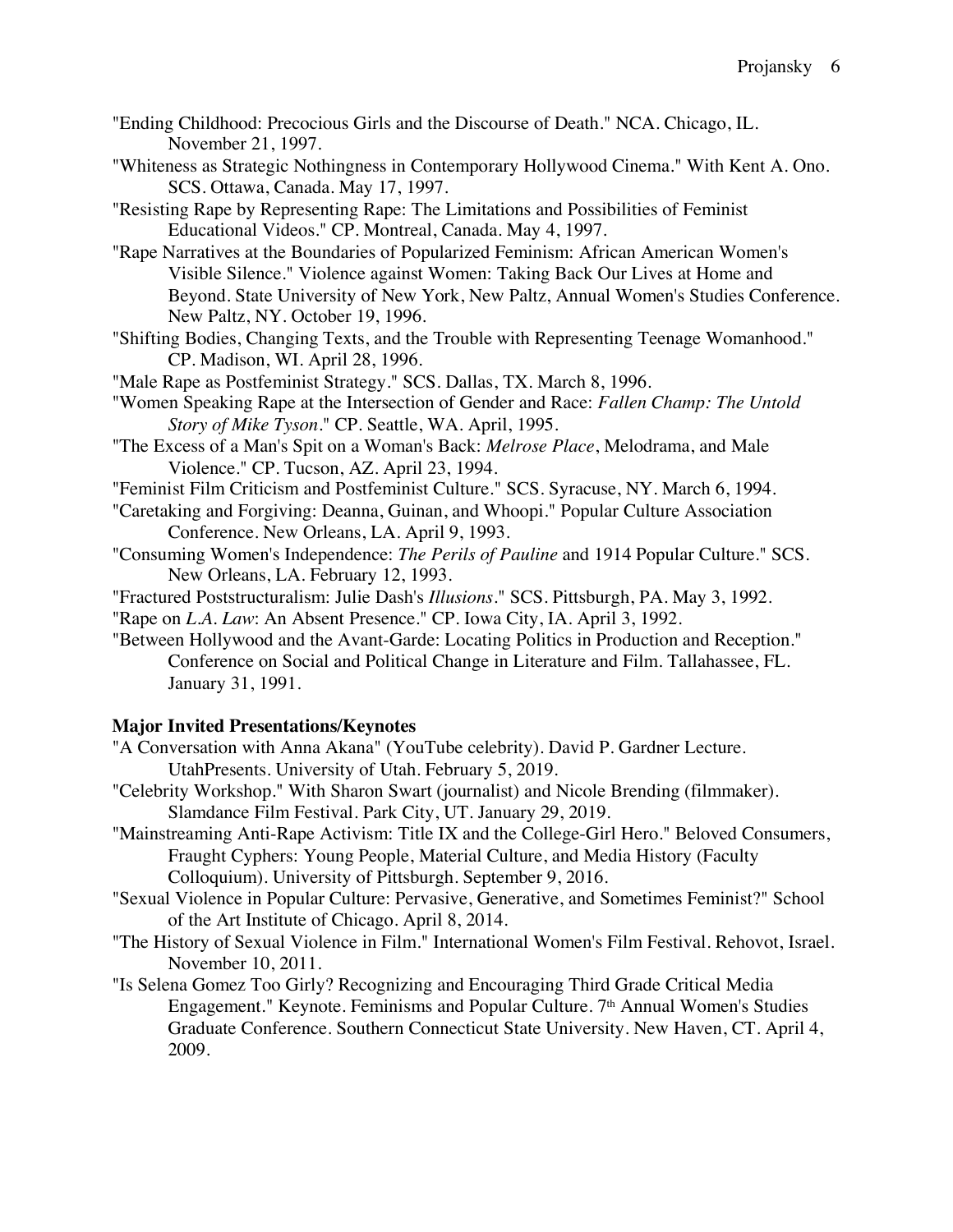- "Girls' Studies/Media Studies: Feminist Critical Cultural Connections." Invited Plenary Speaker/Faculty Critic. Midwest Winter Workshop. University of Minnesota. January 17, 2009.
- "Girls' Cultures and Girls' Studies: Reports from a Growing Field." Invited Plenary Speaker. Girls' Cultures and Girls' Studies: Surviving, Reviving, Celebrating Girlhood. 18th Annual Women's Studies Conference. Southern Connecticut State University. New Haven, CT. October, 18, 2008.
- "Trials, Tribulations, and Triumphs: Girl Athletes in Contemporary U.S. Fictional Film and Television." Invited Speaker. Communication Studies Colloquia Series. Eastern Illinois University. Charleston, IL. April 19, 2007.
- "Postfeminist Girls." Invited Plenary Speaker. Interrogating Post-feminism: The Politics of Gender and Popular Culture Conference. University of East Anglia. Norwich, England. April 1, 2004.
- "Real Girls: Crises of Body, Sexuality, Race, and Nation (a work-in-progress)." Invited speaker. Chicago Film Seminar. March 11, 2004.
- "How Do We Talk about Rape? Film, Television, and Media Criticism." Invited Speaker. University of Puget Sound. Tacoma, WA. February 20, 2003.
- "Watching Rape." Invited Speaker. Vanderbilt University. Nashville, TN. October 23, 2002.
- "Sporting Girls: Crises of Body and Nation." Invited Speaker. Undisciplined Bodies: Feminist Perspectives on Gender and Sexuality. Northern California Consortium of Women's Studies Programs/Departments Conference. University of California, Berkeley. October 4, 2001.
- "Work-in-Progress: Watching Rape: Film, Television, and the Politics of Postfeminist Culture." Invited Speaker. Bay Area Seminar in Film & Media Studies. Pacific Film Archive, Berkeley, CA. May 8, 1999.
- "Images, Narratives, Music, and Violence." Invited Speaker. Gender Violence Conference: Voicing the Silence. University of California, Davis. May 16, 1996.
- "Postfeminist Rape in Film and Television." Invited Speaker. Faculty Lecture Series. Middlebury College. Middlebury, VT. November 19, 1993.

#### **Panel Discussions/Workshops/Chair/Respondent/Guest Talks (selected)**

- Moderator. *Carmen Inside Out* Audience Talkback, with Kirstin Chávez. UtahPresents, Kingsbury Hall. University of Utah. September 13, 2018.
- Workshop Participant. "Gender in Independent Cinema: Past, Present, and Future." SCMS. Chicago, IL. March 25, 2017.
- Speaker. "Discipline Specific Writing: Fine Arts." Office of Undergraduate Research Education Series. University of Utah. October 3, 2016.
- Workshop Participant. "Mapping New Methodological Approaches to Girls' Film and Media Studies." SCMS. Montreal, Canada. March 28, 2015.
- Workshop Participant. "Idea to Article." WSCA. Spokane, WA. February 22, 2015.
- Guest Lecturer. "Whiteness and Media." Communication Department. University of Utah. February 17, 2015.
- Workshop Participant. "Feminist Pedagogy in the Communication Classroom: Examining the Past for Future Directions." NCA. Chicago, IL. November 21, 2014.
- Co-Facilitator. Roundtable: Academic Analytics and the Fine Arts, International Council of Fine Arts Deans Annual Conference. Kansas City, MO. October 23, 2014.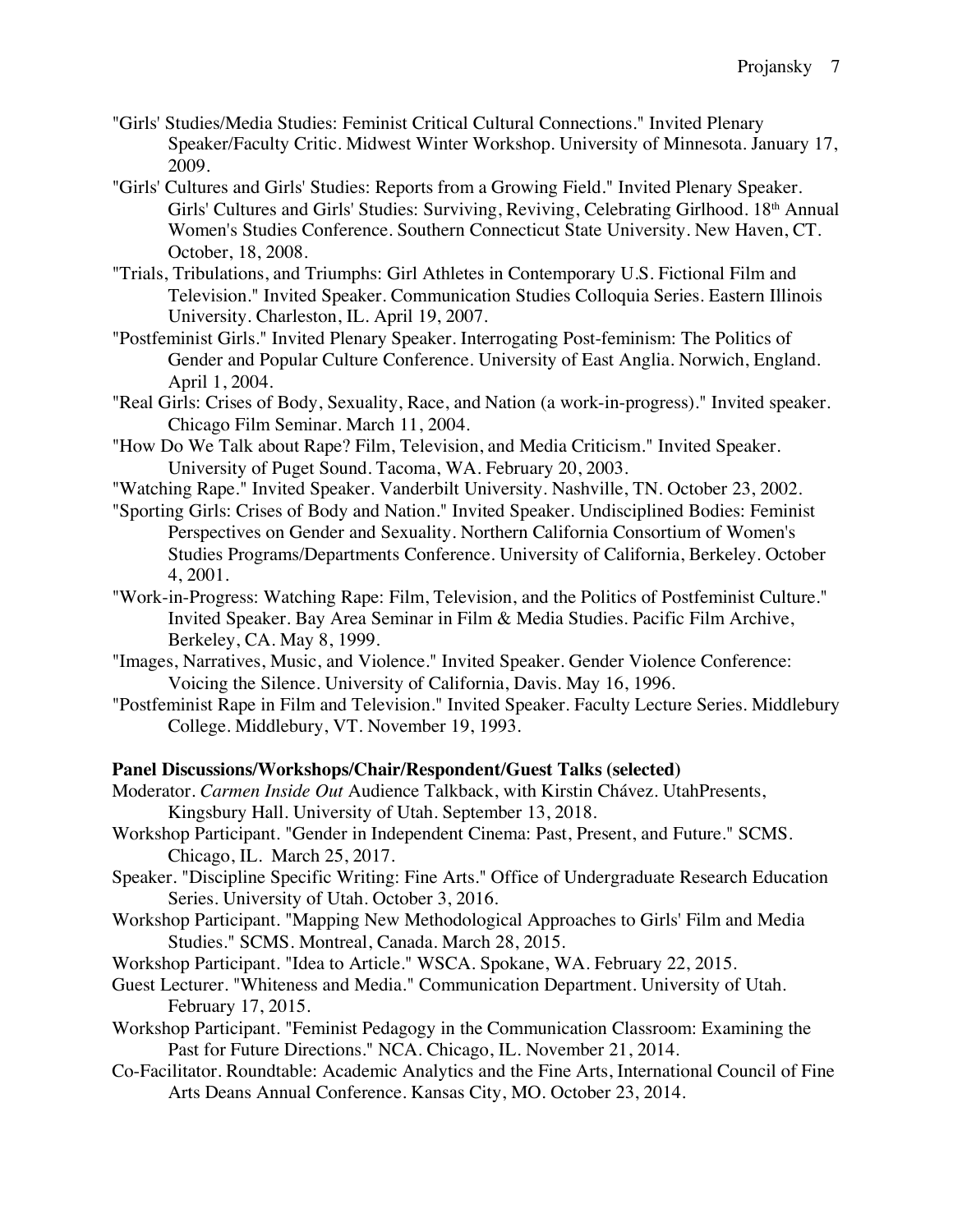- Panel Commentator and Chair. "Sassy, Sexy, or Cute: Child Actors and the Erotic." Berkshire Conference on the History of Women. Toronto, Canada. May 23, 2014.
- Panel Participant. "Why *Women's* Studies in Communication?" NCA. Washington, DC. November 21, 2013.
- Panel Participant. "University Professor as a Career." ArtsForce. University of Utah. November 2, 2013.
- Workshop Participant. Success and Survival in the 21st Century: Career Strategies for Under- or Unrepresented Graduate Students and Early Career Faculty in Film and Media Studies. SCMS. Chicago, IL. March 7, 2013.
- Panel Chair and Convener. The Girl and the Franchise. NCA. New Orleans, LA. November, 2011.
- Workshop Chair and Convener. The Politics of Doing Feminist Girls' Media Studies. NCA. New Orleans, LA. November, 2011.
- Respondent. *Post498A: Shades of Domestic Violence* (documentary film). Global Feminist Media Studies Conference. University of Illinois, Urbana-Champaign (UIUC). March 29, 2011.
- Guest Lecturer. "Feminist Girls Media Studies." Institute of Communications Research (ICR) Proseminar. UIUC. February 23, 2011.
- Faculty Critic. Midwest Winter Workshop. University of Iowa. January 15, 2011.
- Guest Lecturer. "Feminist Girls Media Studies." ICR Proseminar. UIUC. March 10, 2010.
- Roundtable Participant. Girls' Studies. ICR Reunion Conference. UIUC. February 13, 2010.
- Faculty Critic. Midwest Winter Workshop. Northwestern University. January 16, 2010.
- Workshop Participant. I Never Saw It That Way: Reading Film from Changing Perspectives. NCA. Chicago, IL. November 14, 2009.
- Chair and Respondent. "Global Girl Studies: Media and Pedagogical Approaches." The Media Scholars Panel. UIUC. May 26, 2009.
- Guest Lecturer. "Feminisms." Modern Critical Theory Lecture Series. UIUC. November 4, 2008.
- Invited Speaker. "Girls and Popular Culture." Clinical Community Psychology Program. Diversity Seminar. UIUC. October 31, 2008.
- Chair and Respondent. Critical & Cultural Studies Top Student Papers. NCA. Chicago, IL. November 17, 2007.
- Guest Lecturer. "Feminisms." Modern Critical Theory Lecture Series. UIUC. October 30, 2007.
- Workshop Participant. "Gender, Race, Feminism, and the International Girl Hero: The Unremarkable U.S. Popular Press Reception of *Bend It Like Beckham* and *Whale Rider*." Youth Cinema. SCMS. Vancouver, Canada. March 3, 2006.
- Roundtable Participant. Qualitative Inquiry and Female Adolescence. First International Congress of Qualitative Inquiry. UIUC. May 7, 2005.
- Panel Participant. "The Future of Gender and Women's Studies Undergraduate Education." The Future of Gender and Women's Studies: A Panel Discussion. Gender & Women's Studies 25th Anniversary Celebration. UIUC. April 29, 2005.
- Invited Panelist. 21st-Century Bodies: A Panel Discussion. Illinois Program for Research in the Humanities. UIUC. February 14, 2005.
- Invited Panelist. With Eyes Wide Open: Moving and Looking, Evaluating Critical Cultural Studies. NCA. Chicago, IL. November, 12, 2004.
- Invited Breakout Session Leader. Feminism and Film History Conference. University of Iowa. November 6-8, 2003.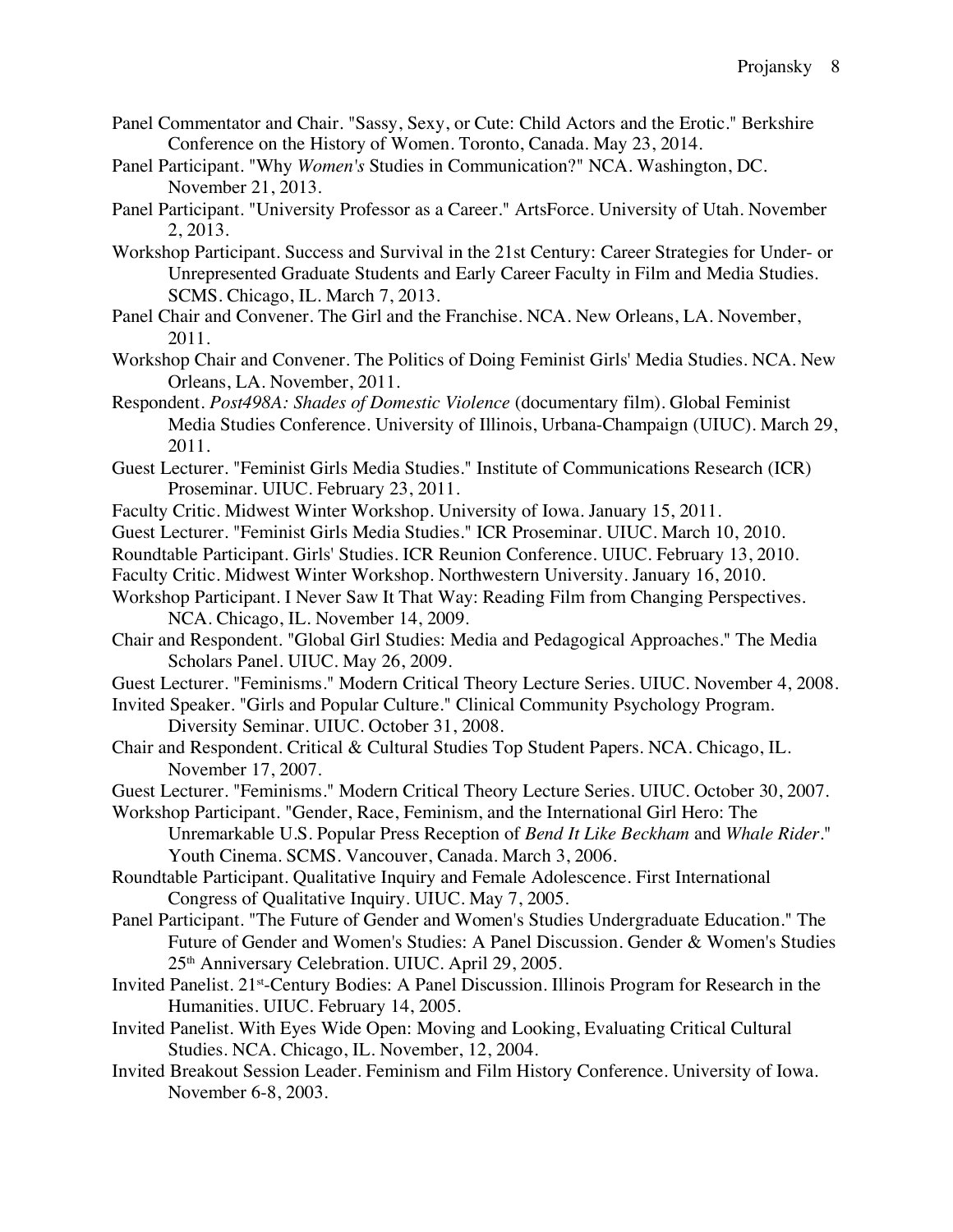- Panel Participant. What's the Use of Film Criticism? 5<sup>th</sup> Annual Roger Ebert's Overlooked Film Festival. UIUC. April 24, 2003.
- Invited Speaker. "Spectacular Girls: Crises of Body, Race, Sexuality, and Nation in U.S. Popular Culture (a work-in-progress)." Unit for Cinema Studies. UIUC. April 21, 2003.
- Panel Participant. Screening Civil Rights: *Space Traders*. Martin Luther King, Jr. Commemorative Symposium Week. UIUC. January 24, 2003.
- Workshop Leader. Using Video in Anti-Rape Activism. Vanderbilt University. Nashville, TN. October 24, 2002.
- Invited Speaker. "Watching Rape." Women's Resources & Research Center. University of California, Davis (UCD). November 13, 2001.
- Invited Speaker. "Spectacular Girls: Crises of Body, Sexuality, and Nation in Contemporary Media." Davis Humanities Institute Fellows Seminar. UCD. February 24, 2000.
- Invited Speaker. "Media Images of Feminism and Postfeminism at the Beginning and End of the Twentieth Century." Women's History Month/Consortium for Women & Research. Public Library. Davis, CA. March 11, 1998.
- Panel Participant. "Our Bodies, the Media, Ourselves: Strategies for Intervention." Body Image and Eating Disorders Awareness Week. UCD. February 23, 1998.
- Invited Respondent. "Response to Janelle Reinelt: 'Negotiating Feminism and the British Left: The Politic of Caryl Churchill.'" Interdisciplinary Feminist Research Seminar Series. UCD. January 20, 1998.
- Guest Lecturer. "The Research Process." UCD. October 16, 1997.
- Invited Speaker. "History of Feminism." National Organization of Women. UCD Chapter. October 6, 1997.
- Guest Lecturer. "1960s Film and Television." UCD. July 6, 1997.
- Panel Participant. "Viewing Strategies and the Body in Popular Culture." Body Image and Eating Disorders Awareness Week. UCD. May 19, 1997.
- Faculty Critic. Undergraduate/Graduate Student Conference on Rhetorical Criticism. California State University, Hayward. May 1997.
- Invited Participant. Popular Culture and Girls' Bodies: A Discussion. Spotlight on UC Davis Women Scholars Series. UCD. January 23, 1997.
- Guest Lecturer. "Science Fiction as Film." UCD. November 11, 1996.
- Guest Lecturer. "Gender and Body Politics: Beauty." UCD. November 5, 1996.
- Invited Speaker. "History of Asian Pacific American Women in Film." UCD Asian Pacific American Women's Retreat. Lake Tahoe, CA. Fall 1996.
- Respondent. Film History. American Historical Association, Pacific Coast Branch, 89th Annual Meeting. Berkeley, CA. August 9, 1996.
- Panel Participant. Gender and Technology. UCD. June 3, 1996.
- Faculty Critic. Undergraduate/Graduate Student Conference on Rhetorical Criticism. California State University, Hayward. May 1996.
- Invited Speaker. "'Doing' Cultural Studies." Conversations on Cinema and Cultural Studies Series. UCD. January 25, 1996.
- Faculty Critic. Undergraduate/Graduate Student Conference on Rhetorical Criticism. California State University, Hayward. May 1995.
- Discussion Facilitator. An Eye for an Eye: Women Fight Back. Women's Resources & Research Center Community Series. UCD. January 12, 1995.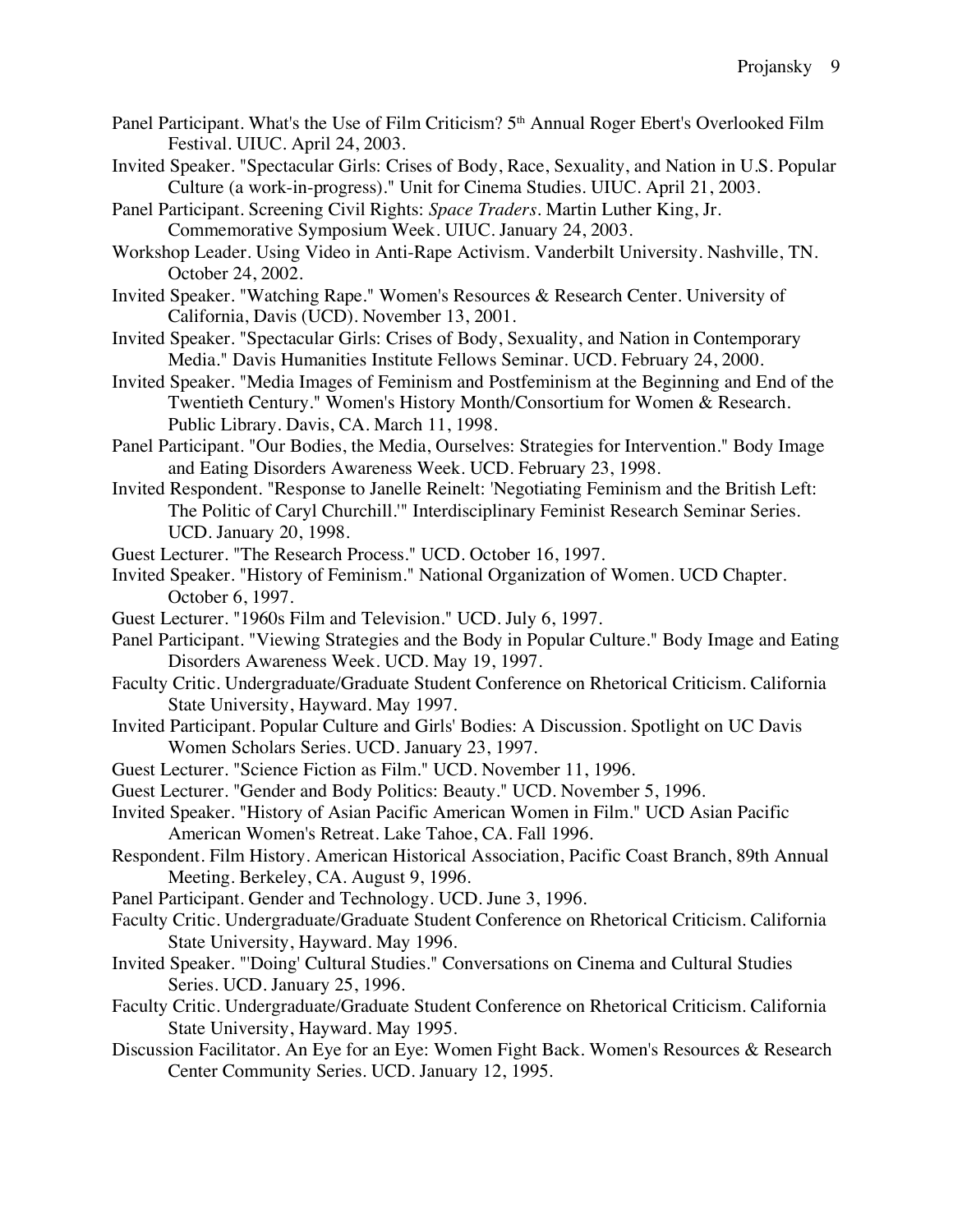#### **Teaching**

Introductory Undergraduate Courses **Celebrity** Gender and Contemporary Issues Introduction to Gender and Women's Studies Cultural Representations of Gender Gender and Popular U.S. Media Introduction to Popular TV and Movies: Gender, Girls, and Sports Introduction to Film Studies Film and Television Stars Rhetoric: Composition, Reading, and Speech Public Speaking Advanced Undergraduate Courses Senior Seminar in Gender and Women's Studies Seminar: Senior Honors Theses in Women's Studies Research and Methods in Gender and Women's Studies Feminist Methods of Inquiry Feminist Television Studies Feminist Film Theory and Criticism Women and Film Gender and Film Genres Cinema Studies Senior Seminar: Gender, Race, and Television Cinema Studies Senior Seminar: Girls and Film and Television Cinema Studies Senior Seminar: Adventures in Cinema Studies Research Introduction to TV Film Theory and Criticism Cultural Histories of U.S. Film Cultural History of Mass Media Media Criticism U.S. Popular Culture Independent Video/Television Production (directed group study) Rhetorical Criticism Undergraduate/Graduate Courses Rhetoric of Feminism Girl Films Girls and Popular Culture Post-9.11 Cinema: A Cultural History of the Present Graduate Courses Feminist Girls' Media Studies Feminist Theory and Methodology in the Humanities Feminist Cultural Studies Feminist Film Studies and the Material Body Cinema Historiography Theories of Cinema Graduate Instructor Training Seminar (co-leader)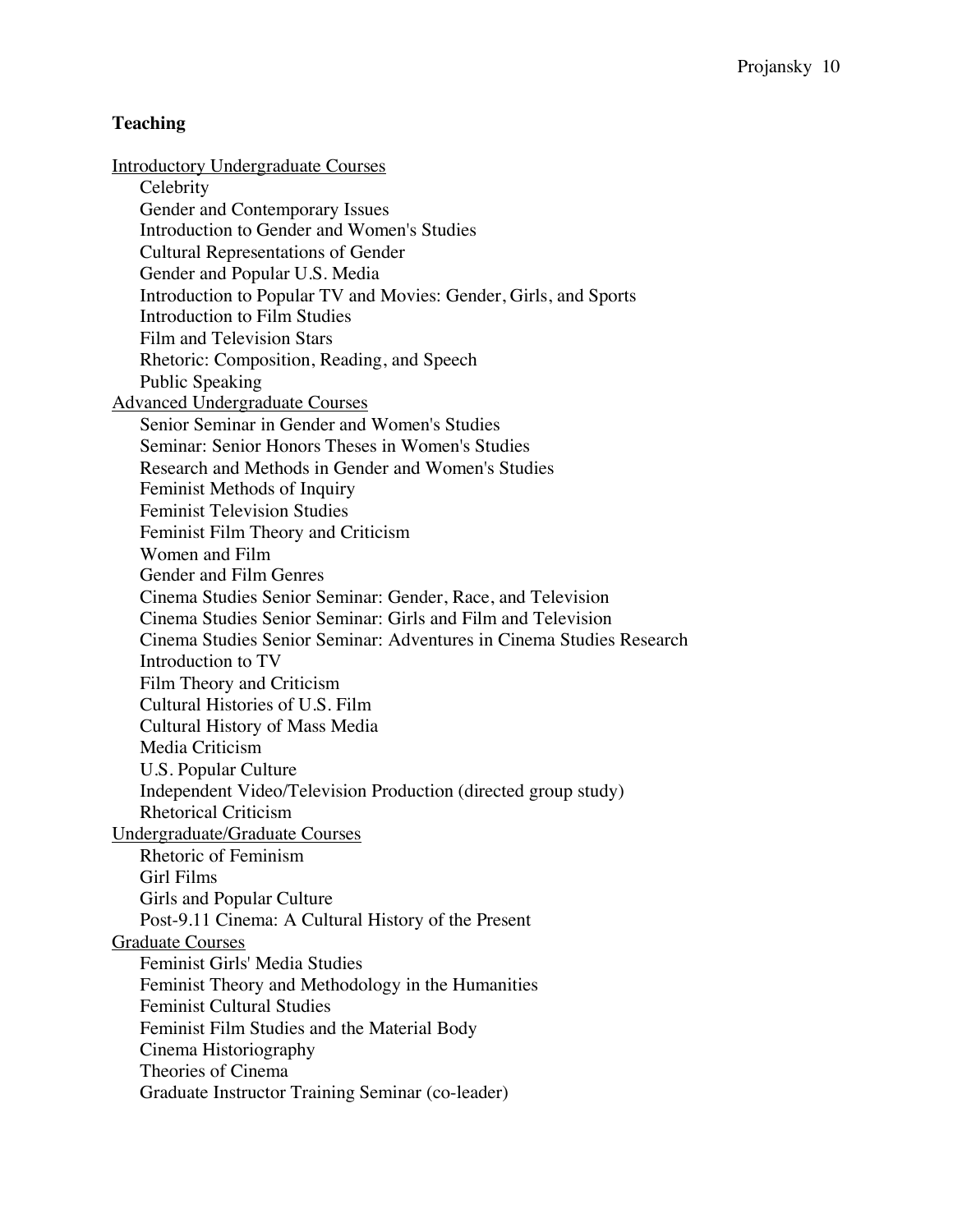Dissertation Director/Advisor

- Molly Kim, University of Illinois, Urbana-Champaign (UIUC), Institute for Communications Research (ICR), "*Whoring* the Mermaid: The Military Regime, Sex, and South Korean Hostess Film (1974-1982)," 2014.
- Amy Hasinoff, UIUC, ICR, "No Right to Sext?: A Critical Examination of Media and Legal Debates about Teenage Girls' Sexual Agency in the Digital Age," 2010. (co-director)

Member, Dissertation Committees

1 in process (English)

- Athena Bellas, University of Melbourne, "Rituals of Girlhood: Fairy Tales on the Teen Screen," 2015.
- Megan McFarlane, University of Utah, Communication, "U.S. Military Policy and the Discursive Construction of Servicewomen's Bodies," 2015.
- Andrea Lillian Ferber, UIUC, Art History, "Nancy Spero: Printing, Writing, Collaging," 2014.
- Diana Beth Jaher, UIUC, Theater, "'Painting with Faces': The Casting Director in American Theatre, Cinema, and Television," 2013.
- Jungmin Kwon, UIUC, ICR, "Spectacularizing the Homosexual Body: The Secret Rendezvous of Global Gay Media, Local Straight Women, and the Media Industry in South Korea," 2013.
- Saroj Hardit, UIUC, Educational Psychology, "Predicting Sexual Aggression among College Men: The Role of Male Peer Groups and Sexualized Media," 2013.
- Gabby Hine, University of Otago, Media, Film, and Communication, "Shaping Motherhood: Representations of Pregnancy in Popular Media," 2011.
- Jing Jing Chang, UIUC, History, "Towards a Local Community: Colonial Politics and Postwar Hong Kong Cinema," 2011.
- Celiany Rivera-Velazquez, UIUC, ICR, "Raras al Mando/Queer Women Command: Alternative Spanish-Speaking Caribbean Femininities on the Global Stage," 2010.
- Michelle Bae, UIUC, Art Education, "Trans-Pacific Popular Mediascape: In Search of Girlhood through Korean Immigrant Teenage Girls' Image-Production and Webculture," 2009.
- Ted Gournelos, UIUC, ICR, "The Tao of *South Park*: Dissonant Visual Culture and the Future of Politics," 2007.
- Aisha Durham, UIUC, ICR, "Homegirl Going Home: Hip-Hop Feminism and the Politics of Location," 2007.
- Rachel Dubrofsky, UIUC, ICR, "The Bachelor Industry: The Surveillance and Governing of Women," 2005.
- Karyl Ketchum, University of California, Davis (UCD), "Technovisual Formalism: Representation in a Digital Age," 2005.
- Laura Ann Lindenfeld, UCD, " Feasting Our Eyes: Food Films, Gender, and United States American Identity," 2003.
- David Alberto Quijada, UCD, "Youth Coalition Building: Crossing Community Boundaries, Raising Consciousness, and Dismantling Oppression," 2002.
- Susan A. George, UCD, "'Who Goes There'? Negotiating Culture, Identity, and Anxiety in 1950s Science Fiction Invasion Films," 2002.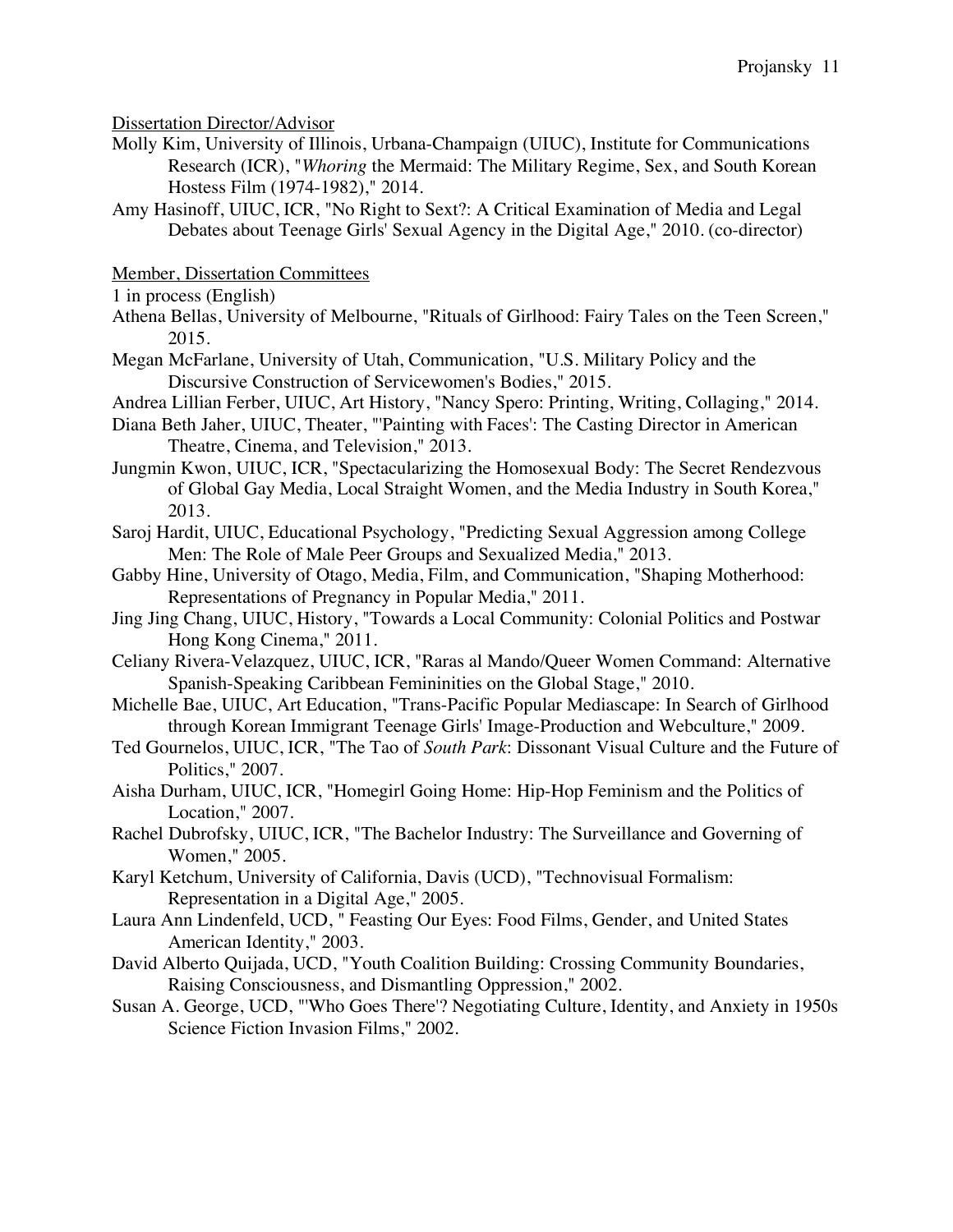Member, Ph.D. Committees Utah (2012 - 2018): 3 (English, Communication) UIUC (2004 - 2012): 13 (ICR, Library & Information Science, English, Art History, Educational UCD (1999 - 2003): 7 (Independent Ph.D. in Cultural Studies, Cultural Studies, German, Theater & Dance, Anthropology) Chair, MFA Committee Utah (2016 - present): 1 in process (Film & Media Arts) Member, MFA Committees Utah (2014 - present): (Film & Media Arts) 2 in process Brent Rowland (2016) Stéphane Glynn (2016) Member, M.A. Committees Utah (2013 - 2014): 1 (Communication) UIUC (2012 - 2013): 1 (Communication) UCD (1995): 2 (Communication) Undergraduate Theses UIUC (2002 - 2012): Director: 12; Co-Director: 3 (Gender & Women's Studies, Cinema Studies, Media & Cinema Studies) UCD (1995 - 2002): Director: 10; Co-director: 2; Reader: 5 (Women's & Gender Studies, American Studies)

# **Service**

#### Professional Associations

| Console-ing Passions: International Conference on               |                  |
|-----------------------------------------------------------------|------------------|
| Television, Audio, Video, New Media, & Feminism (CP)            |                  |
| Member, Board                                                   | $2015$ - present |
| Graduate Student Housing Coordinator, Inaugural Conference      | 1992             |
| Society for Cinema & Media Studies (SCMS)                       |                  |
| Chair, Kovács Book Award Committee                              | $2015 - 2016$    |
| Member, Program Committee                                       | 2003, 2014       |
| Member, Dissertation Award Committee                            | $2002 - 2003$    |
| Member, Women's Caucus                                          | 1997 - $present$ |
| Mentor, Women's Caucus Junior Faculty                           | $2013 - 2015$    |
| Mentorship Program Designer/Coordinator, Women's Caucus         | $2013 - 2014$    |
| Co-Chair, Women's Caucus                                        | $2011 - 2013$    |
| Member, Steering Committee, Television Studies Interest Group   | $2000 - 2003$    |
| Chair, Research Subcommittee, Television Studies Interest Group | $2000 - 2003$    |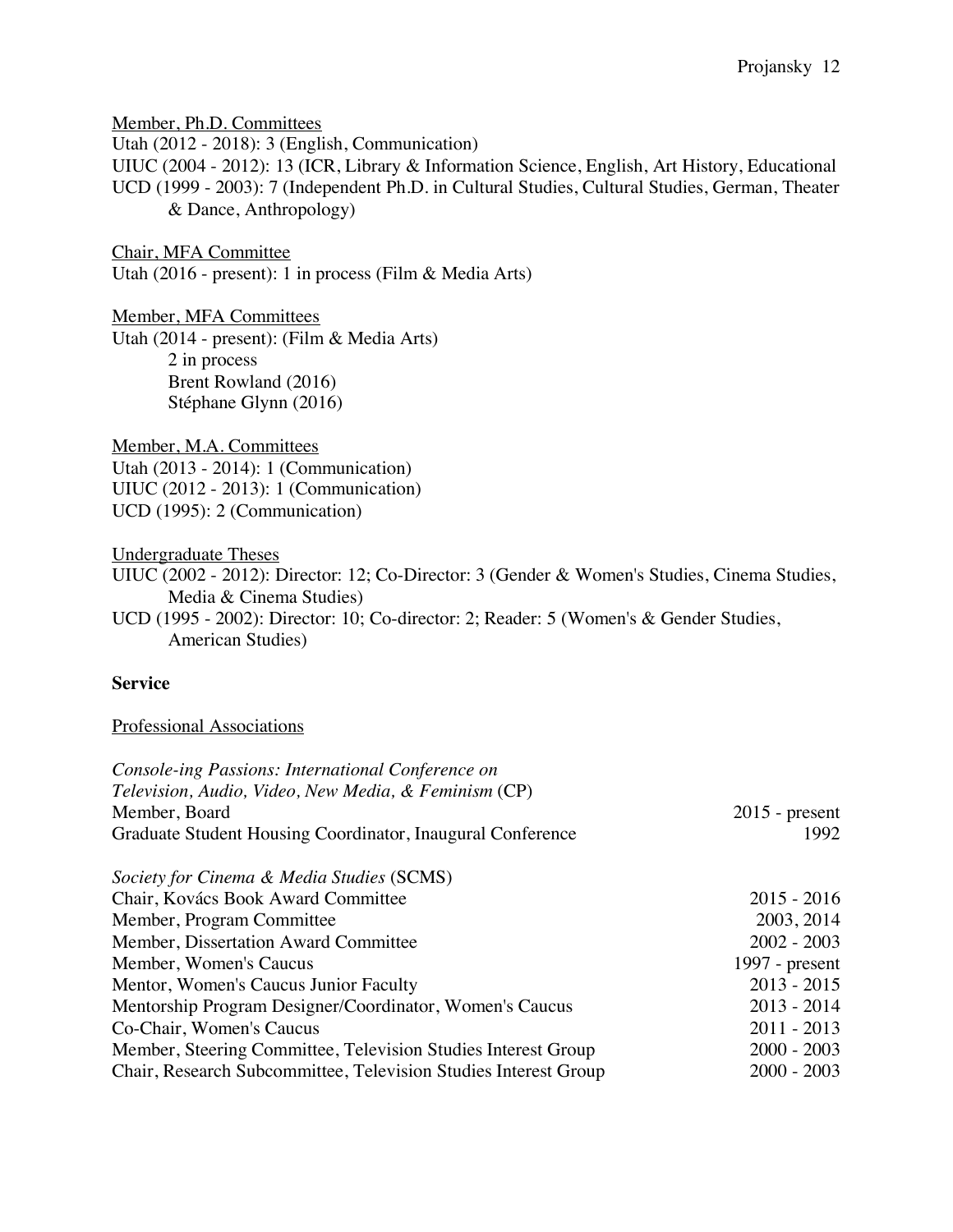| <b>National Communication Association (NCA)</b>                           |                          |
|---------------------------------------------------------------------------|--------------------------|
| Member and Submissions Reviewer,                                          |                          |
| Divisions: Critical & Cultural Studies,                                   |                          |
| Feminist & Women's Studies, Mass Communication Division                   | 1997 - $present$         |
| Listserv Manager, Critical & Cultural Studies Division                    | $2006 - 2011$            |
| Member, Critical & Cultural Studies Division Awards Committee             | $2006 - 2008$            |
| Member, Nominating Committee                                              | $2006 - 2007$            |
| Immediate Past Chair, NCA Critical & Cultural Studies Division            | $2006 - 2007$            |
| Member, Legislative Assembly                                              | $2005 - 2007$            |
| Chair, Critical & Cultural Studies Division                               | $2005 - 2006$            |
| Vice-Chair, Critical & Cultural Studies Division                          | $2004 - 2005$            |
| Program Planner, Critical & Cultural Studies Division                     | $2004 - 2005$            |
| Chair, Critical & Cultural Studies Division Awards Committees             | $2003 - 2004$            |
| Submissions Reviewer,                                                     |                          |
| Summer Conference, "Communication and Cultural Politics"                  | Spring 2000              |
| <b>Reviews</b>                                                            |                          |
| Tenure, promotion, and personnel review letters since 2003: 26            |                          |
| Member, Editorial Board, Quarterly Horse: A Journal of [Brief]            |                          |
| <b>American Studies</b>                                                   | $2016$ - present         |
| Member, Editorial Board, Celebrity Studies                                | $2014$ - present         |
| Associate Editor, Communication and Critical/Cultural Studies             | $2005$ - present         |
| Associate Editor, Journal of Sports and Social Issues                     | $2002$ - present         |
| Associate Editor, Women's Studies in Communication                        | $2000$ - present         |
| Member, Editorial Board, Cinema Journal                                   | $2013 - 2017$            |
| Associate Editor, Critical Studies in Media Communication                 | 2000 - 2004, 2010 - 2016 |
| Member, Editorial Board, Subjectivity                                     | 2007 - 2012              |
| Member, Editorial Board, Journal of Language and Social Psychology        | $2009 - 2010$            |
| Associate Editor, Western Journal of Communication                        | 1996 - 1999              |
| Book Manuscript Reviewer: Duke UP, I.B. Tauris, McGraw-Hill, New York UP, |                          |
| Oxford UP, Palgrave, Polity, Routledge, Rutgers UP, SUNY Press,           |                          |
| University of California Press, University of Illinois Press,             |                          |
| University of Massachusetts Press, Wesleyan UP                            |                          |
| Video Textbook Reviewer: Nuray Pictures                                   |                          |
| New Journal Proposal Reviewer: Routledge                                  |                          |
| Essay Manuscript Reviewer: Alphaville, American Quarterly, Asian Women,   |                          |
| Communication Monographs, Communication Theory, Cultural Studies          |                          |
| Cultural Studies/Critical Methodologies, Feminist Media Studies,          |                          |
| Gender & History, Girlhood Studies, Journal of Consumer Culture,          |                          |
| Journal of Language and Social Psychology,                                |                          |
| National Women's Studies Association Journal, Race and Society,           |                          |
| Sex Roles, Signs: Journal of Women in Culture and Society,                |                          |
| Social Research Methodology, Women's Studies International Forum          |                          |
| Grant Reviewer: City University of New York,                              |                          |
| <b>Swiss National Science Foundation</b>                                  | Fall 2011                |
| Reviewer, Education Abroad Program, Ewha Women's University, Seoul, Korea | Spring 1999              |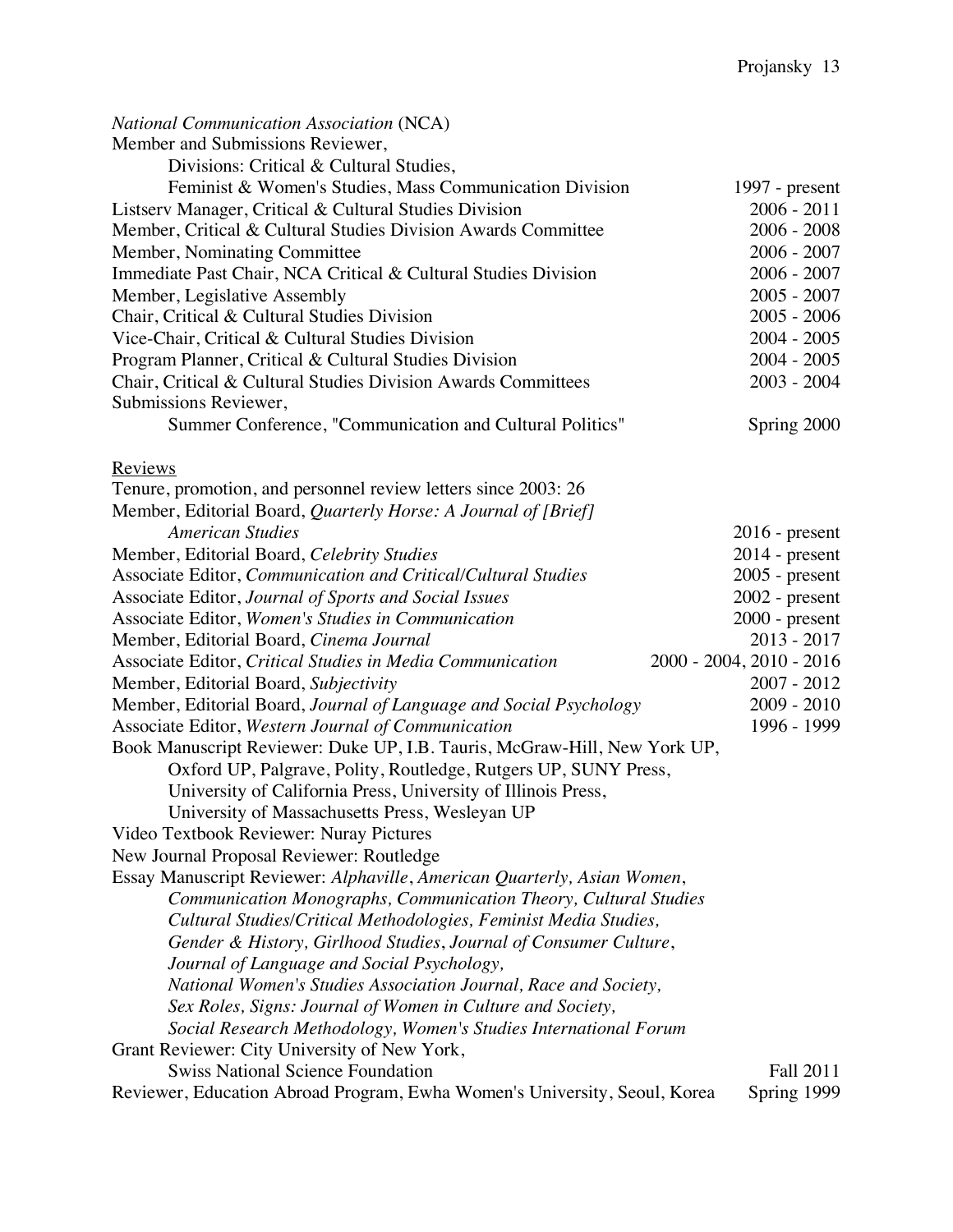| $2018$ - present                                                                      |
|---------------------------------------------------------------------------------------|
| $2017$ - present                                                                      |
| $2017 - 2018$                                                                         |
| $2014 - 2018$                                                                         |
| $2017 - 2018$                                                                         |
| $2013 - 2018$                                                                         |
| Spring 2018                                                                           |
| Spring 2018                                                                           |
| $2016 - 2017$                                                                         |
| Spring 2016                                                                           |
| Member, Continuing Education & Community Engagement (CECE) Taskforce<br>$2015 - 2016$ |
| $2015 - 2016$                                                                         |
| Spring 2015                                                                           |
| $2014 - 2015$                                                                         |
| $2014 - 2015$                                                                         |
| Spring 2013, Fall 2018                                                                |
| October 3, 2016                                                                       |
| Spring 2015                                                                           |
|                                                                                       |
| $2012 - 2013$                                                                         |
|                                                                                       |
| February $1, 2013$                                                                    |
|                                                                                       |
|                                                                                       |
|                                                                                       |
| November 16, 2018                                                                     |
| 2016                                                                                  |
|                                                                                       |
|                                                                                       |
| $2013 - 2015$                                                                         |
|                                                                                       |
|                                                                                       |
| Spring 2017                                                                           |
| $2014 - 2015$                                                                         |
| $2012 - 2014$                                                                         |
| Fall 2012, Spring 2013                                                                |
| Fall 2012                                                                             |
| Member, Senate ad hoc Committee on Centers, Institutes, and Bureaus 2                 |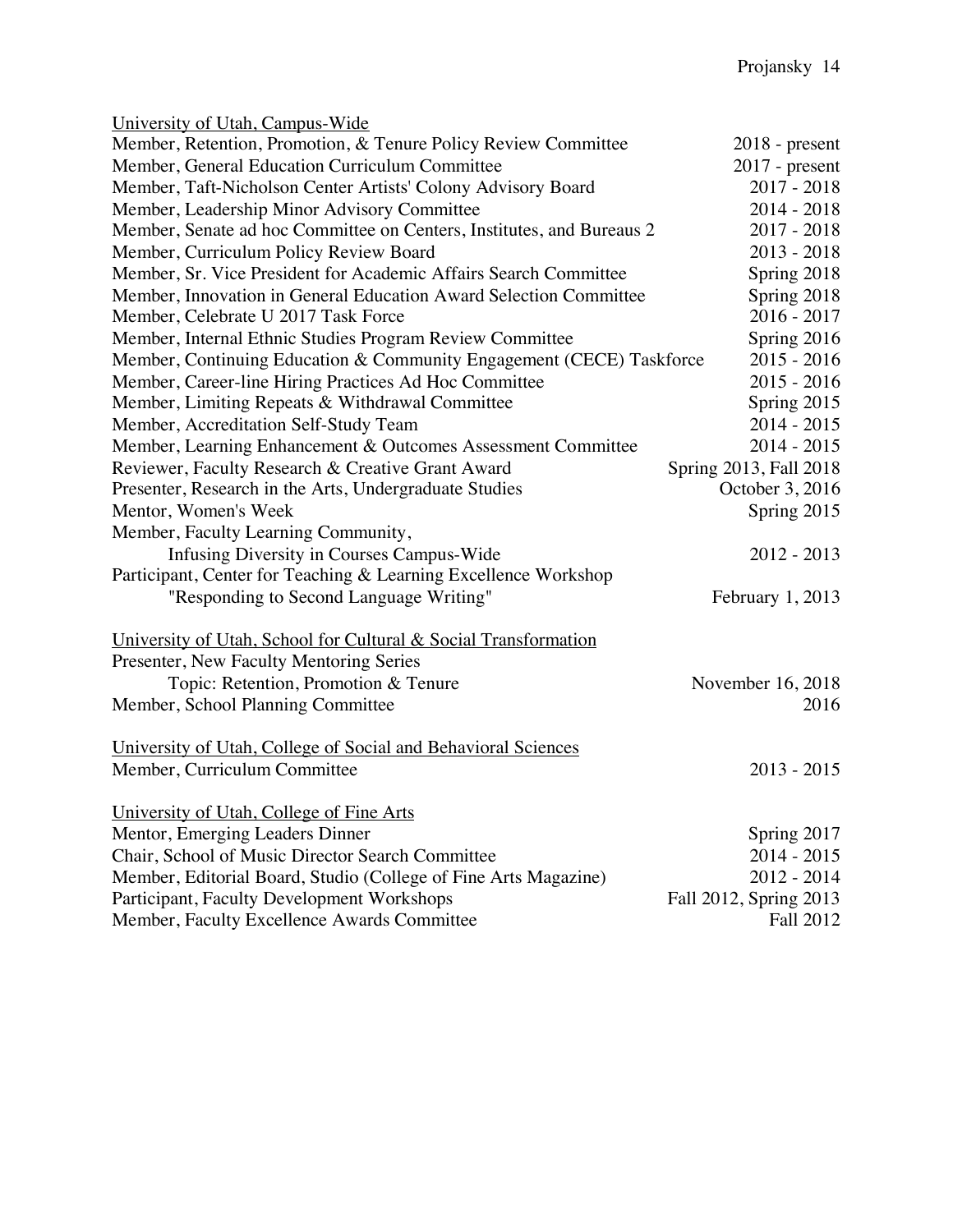| University of Utah, College of Fine Arts Dean's Office (as Associate Dean)         |                   |
|------------------------------------------------------------------------------------|-------------------|
| Organizer and Facilitator, Faculty Workshops                                       |                   |
| New Faculty; Retention, Promotion, & Tenure; Career-line;                          |                   |
| Power, Ethics, & Pedagogy; CFA Scholars                                            | $2013 - 2018$     |
| Member, Executive Committee                                                        | $2013 - 2018$     |
| Member, Dean's Cabinet                                                             | $2013 - 2018$     |
| Vice Chair, College Council                                                        | $2013 - 2018$     |
| Ex officio, Faculty Counsel Committee                                              | $2015 - 2018$     |
| Ex officio, Retention, Promotion, & Tenure Committee                               | $2013 - 2018$     |
| Ex officio, Curriculum Committee                                                   | $2013 - 2018$     |
| Ex officio, Research Awards Committee                                              | $2013 - 2018$     |
| Ex officio, Faculty Excellence Awards Committee                                    | $2013 - 2018$     |
| Ex officio, Career-line, Adjunct, & Visiting Faculty                               |                   |
| Review Policy Ad Hoc Committee                                                     | 2013 - 2014, 2018 |
| Member, Film & Media Arts Building Remodeling Feasibility Study                    |                   |
| <b>Steering Committee</b>                                                          | 2017              |
| Member, Associate Dean for Research Search Committee                               | Spring 2016       |
| University of Utah, Department of Film and Media Arts                              |                   |
| Chair, Retention, Promotion, & Tenure Committee                                    | $2018$ - present  |
| Member, Retention, Promotion, & Tenure Committee                                   | $2012$ - present  |
| Mentor, 2 Assistant Professors                                                     | $2015$ - present  |
| Member, Animation Search Committee                                                 | $2018 - 2019$     |
| Member, Digital Media Search Committee                                             | $2014 - 2015$     |
| Member, Emerging Media Production Search Committee                                 | $2016 - 2017$     |
| Member, BFA in Film & Media Arts, Animation Emphasis                               |                   |
| Development Committee                                                              | $2017$ - present  |
| Chair, Media Arts Production Emphasis Development Committee                        | 2017              |
| Member, Entertainment, Arts & Engineering Curriculum Revision Committee            | 2014, 2016        |
| Chair, Curriculum Committee                                                        | Summer 2013       |
| Member, Graduate Admissions Committee                                              | Spring 2013       |
| University of Utah, Division of Gender Studies (previously Gender Studies Program) |                   |
| Chair, Retention, Promotion, & Tenure Faculty Advisory Committee                   | $2017$ - present  |
| Member, Retention, Promotion, & Tenure Faculty Advisory Committee                  | $2012$ - present  |
| Member, Disability Studies Faculty Search Committee                                | $2017 - 2018$     |
| Member, Program Executive Committee                                                | 2012 - 2017       |
| Chair, Retention, Promotion, & Tenure Document Writing Committee                   | 2016              |
| Member, Graduate Certificate Planning Committee                                    | 2013 - 2014       |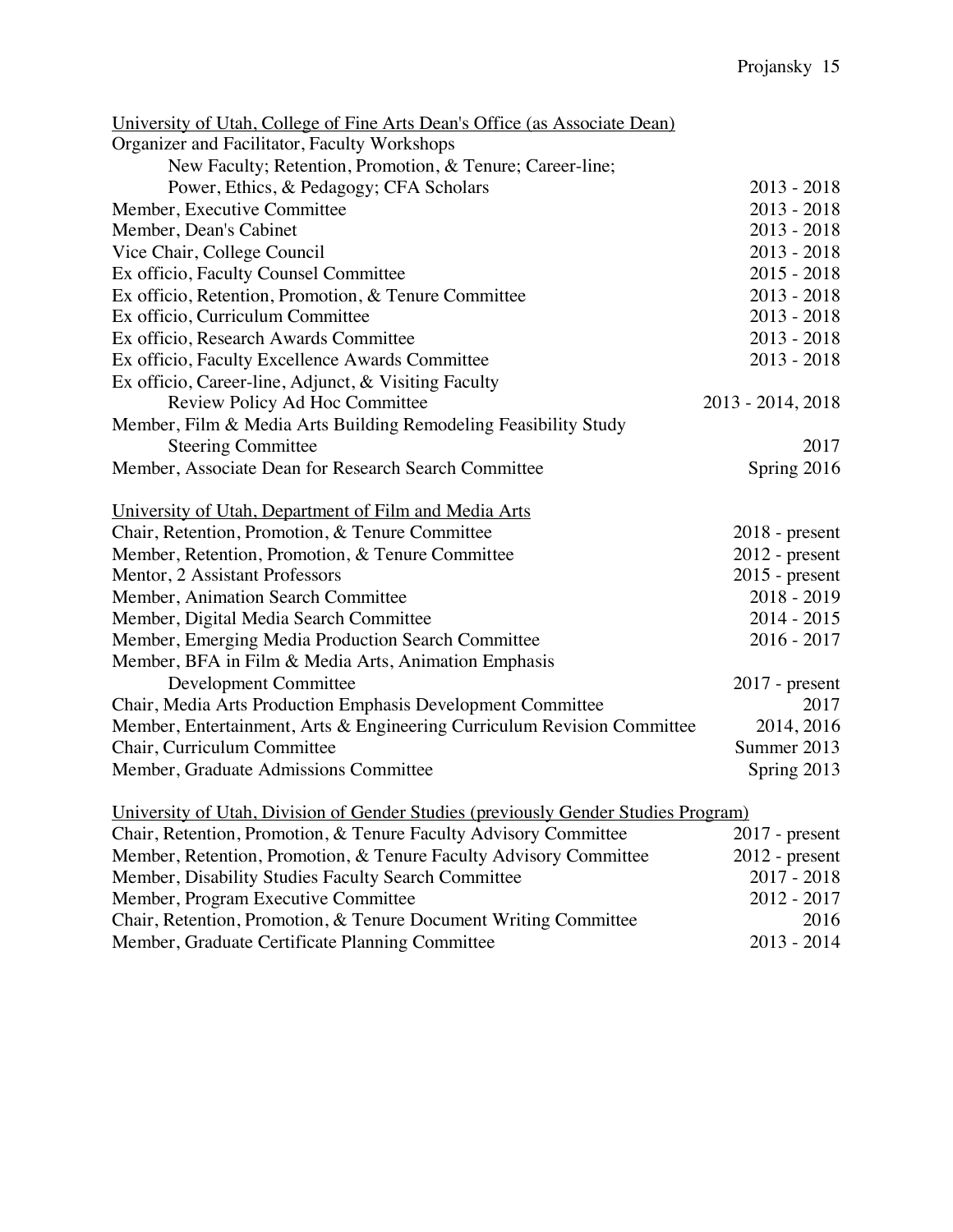| University of Illinois, Urbana-Champaign (UIUC), Academic Senate    |                          |
|---------------------------------------------------------------------|--------------------------|
| Member, Academic Senate Executive Committee (elected)               | $2010 - 2012$            |
| Chair, Conference on Conduct Governance                             | $2010 - 2012$            |
| Member, Academic Senate (elected)                                   | 2007 - 2008, 2009 - 2012 |
| Member, Ad Hoc Working Group on Enrollment Management               | Fall 2011                |
| Member, Ad Hoc Working Group on Multi-Campus Integration            | Spring 2011              |
| Member, Ad Hoc Task Group on Grading Policies                       | <b>Fall 2010</b>         |
| Member, Conference on Conduct Governance                            | $2009 - 2010$            |
| Chair, Senate Educational Policy Committee Subcommittee C           | Spring 2008              |
| Member, Senate Educational Policy Committee                         | $2007 - 2008$            |
| <b>UIUC</b> , Campus-Wide                                           |                          |
| Reviewer, Campus Research Board Proposals                           | $2004 - 2012$            |
| Nicholson Fellow, Unit for Criticism and Interpretive Theory        |                          |
| "Feminist Futures" Conference Planning Committee                    | $2008 - 2009$            |
| Co-Organizer, Girls' Studies Research Group                         | $2004 - 2008$            |
| Member, Ethnic, Race, Gender, and Women's Studies                   |                          |
| Joint Ph.D. Planning Committee                                      | $2004 - 2005$            |
| Member, Mellon Humanities Post-Doctoral Fellowship Review Committee | $2003 - 2005$            |
| Programming Chair, Media/Cultural Studies Area                      |                          |
| Fifth International Crossroads in Cultural Studies Conference       | $2003 - 2004$            |
| <b>UIUC, College of Liberal Arts and Science</b>                    |                          |
| Member, Courses & Curricula Committee                               | $2009 - 2011$            |
| Member, Tenure External Reviewer Selection Committee (English)      | Spring 2010              |
| Member, Council on General Education                                | $2004 - 2006$            |
| <b>UIUC</b> , College of Media                                      |                          |
| Member, Assistant Dean of Academic Affairs Search Committee         | Fall 2011                |
| Member, Senior Saturday Planning Committee                          | $2010 - 2011$            |
| Member, Web Advisory Committee                                      | $2009 - 2011$            |
| Member, Media Studies/Cinema Studies Working Group                  | 2007 - 2009              |
| Member, College of Communications/Cinema Studies Working Group      | Spring 2007              |
| Member, College of Communications New Media Initiatives Committee   | $2006 - 2007$            |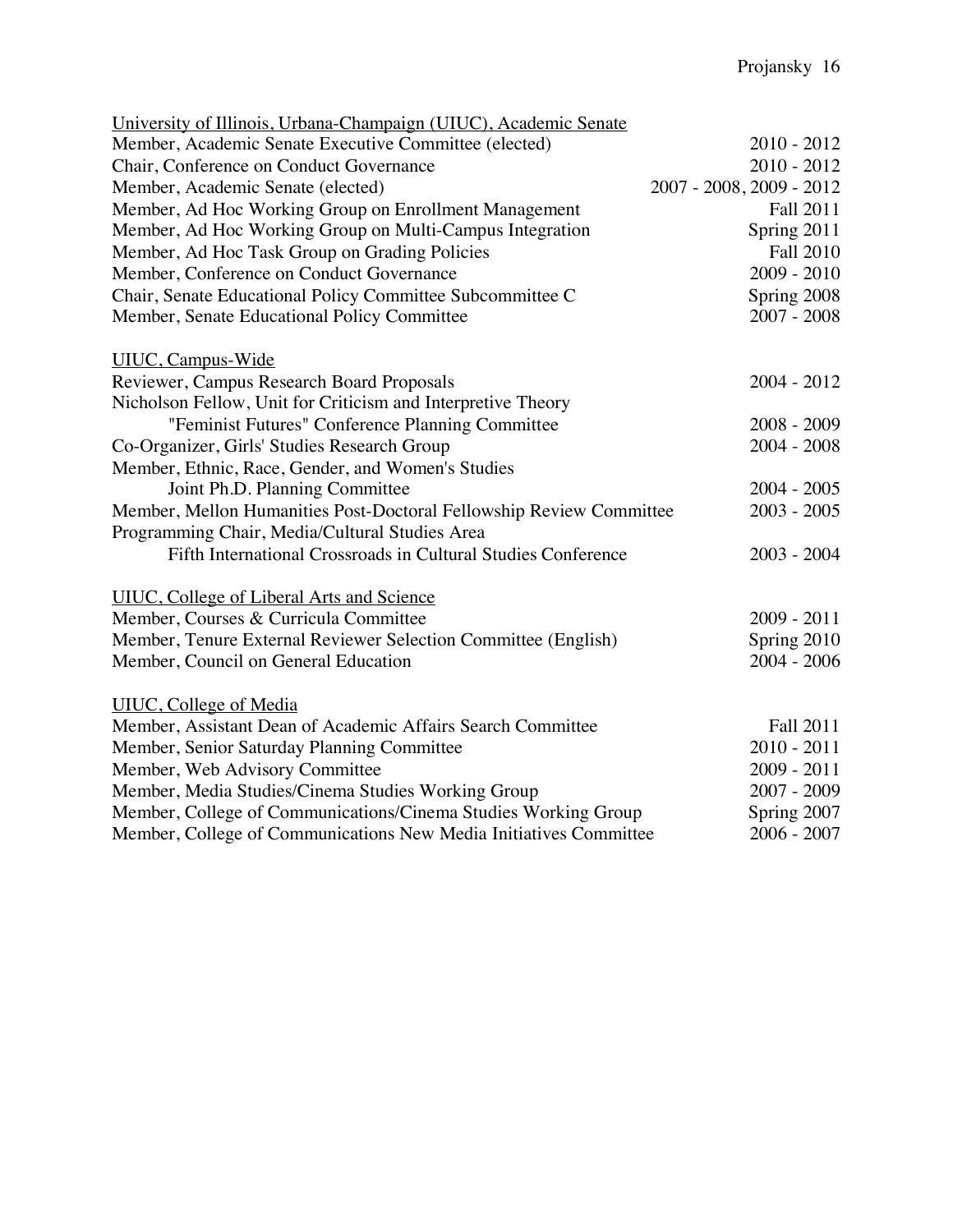| <b>UIUC, Gender &amp; Women's Studies</b>                       |                                       |
|-----------------------------------------------------------------|---------------------------------------|
| Member, Tenure Committee                                        | $2011 - 2012$                         |
| Member, Advisory Committee (elected)                            | 2003 - 2005, 2006 - 2008, 2011 - 2012 |
| Member, Personnel Committee                                     | $2003 - 2012$                         |
| Member, TA Selection Committee                                  | Spring 2007, Spring 2011              |
| Member, Assessment Committee                                    | $2009 - 2010$                         |
| Member, Third Year Review Committees (4)                        | $2005 - 2010$                         |
| Member, Curriculum Committee                                    | 2003 - 2004, 2009 - 2010              |
| Member, Second Year Review Committee                            | $2008 - 2009$                         |
| Member, Mentorship Committee                                    | $2007 - 2008$                         |
| <b>Affirmative Action Officer</b>                               | $2007 - 2008$                         |
| Chair, Curriculum Committee                                     | $2006 - 2008$                         |
| Member, Director Search Committee                               | $2006 - 2007$                         |
| Member, Capricious Grading Committee                            | $2006 - 2007$                         |
| Chair, Ad Hoc Committee on Proposed Dual Career Couple Hire     | $2005 - 2006$                         |
| Member, Ad Hoc Committee on Proposed Target of Opportunity Hire | $2005 - 2006$                         |
| Chair, Tenure/Hire Review Committee                             | <b>Fall 2004</b>                      |
| Member, By-laws Revision Committee                              | $2002 - 2003$                         |
| <b>UIUC</b> , Media & Cinema Studies                            |                                       |
| Advisor, Cinema Studies Minor                                   | $2011 - 2012$                         |
| Chair, Curriculum Committee                                     | $2010 - 2012$                         |
| Advisor, Cinema Studies undergraduate majors                    | $2010 - 2012$                         |
| Mentor, 1 Assistant Professor                                   | $2010 - 2012$                         |
| Member, Advisory Committee                                      | $2009 - 2012$                         |
| Advisor, Cinema Studies Graduate Minor                          | $2009 - 2012$                         |
| Member, By-laws Committee                                       | $2009 - 2010$                         |
| Member, Cinema Studies Faculty Search Committee                 | $2009 - 2010$                         |
| Member, Curriculum Committee                                    | $2008 - 2010$                         |
| Member, Staff Search Committee                                  | <b>Fall 2010</b>                      |
| <b>UIUC</b> , Cinema Studies                                    |                                       |
| Member, Third-Year Review Committees (2)                        | Spring 2004, Spring 2008              |
| Member, Executive Committee                                     | $2003 - 2008$                         |
| Member, Curriculum Revision Committee                           | $2003 - 2008$                         |
| Member, SWOT Committee (strategic planning)                     | $2005 - 2006$                         |
| Member, By-laws Revision Committee                              | $2005 - 2006$                         |
| Member, Undergraduate Student Writing Award Committee           | $2003 - 2004$                         |
| Member, TA Selection Committee                                  |                                       |
|                                                                 | Spring 2003                           |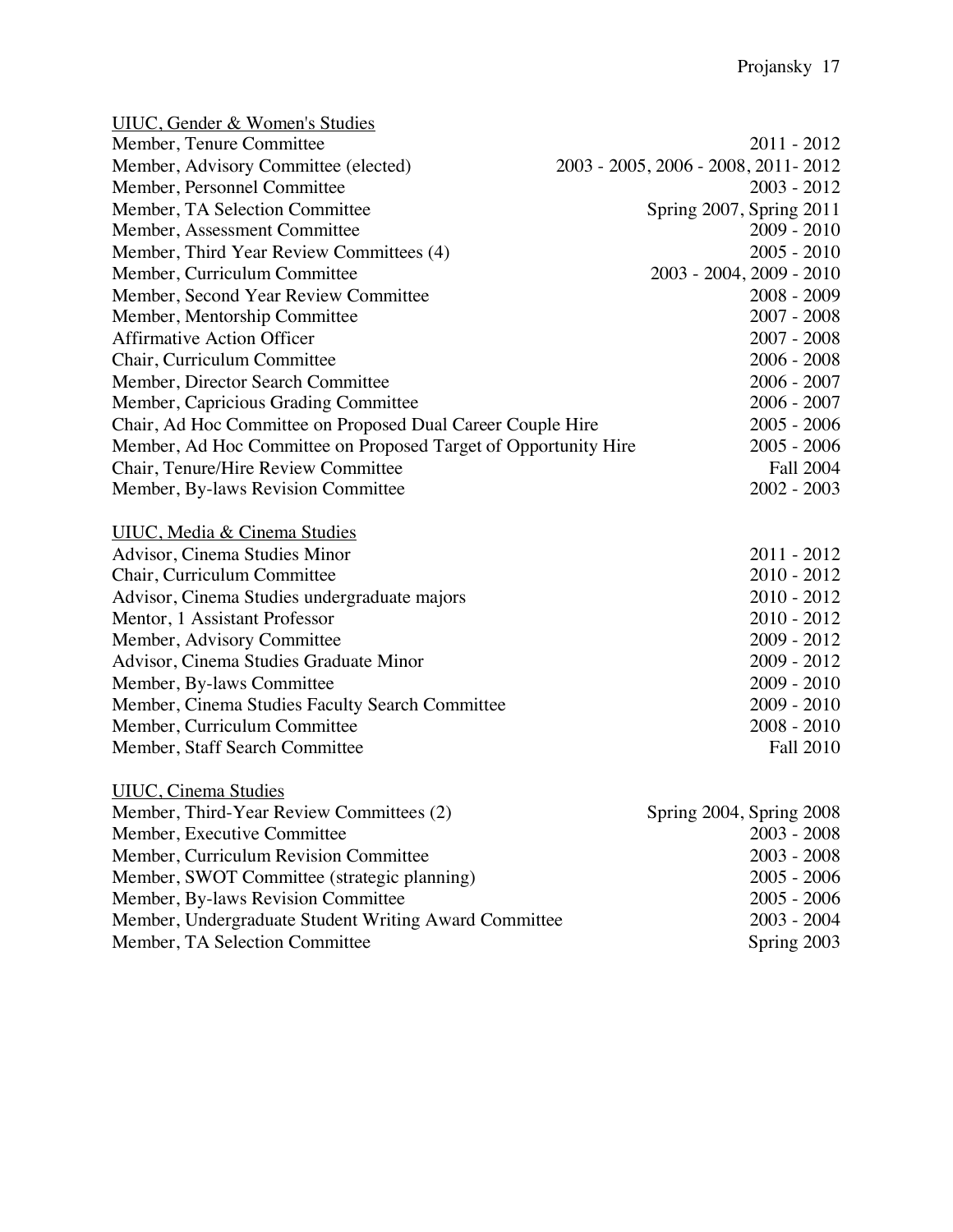| Representative, Academic Senate<br>$2001 - 2002$<br>Member, College of Letters & Science (L&S) Courses of Instruction Committee<br>$2000 - 2002$<br>Board Member, Consortium for Women & Research<br>1997 - 2002<br>Member, Davis Honors Challenge Faculty<br>1996, 1997, 2002 |
|--------------------------------------------------------------------------------------------------------------------------------------------------------------------------------------------------------------------------------------------------------------------------------|
|                                                                                                                                                                                                                                                                                |
|                                                                                                                                                                                                                                                                                |
|                                                                                                                                                                                                                                                                                |
|                                                                                                                                                                                                                                                                                |
| Member, Material Culture Faculty Search Committee (American Studies)<br>$2000 - 2001$                                                                                                                                                                                          |
| 1997 - 1999, 2001<br>Moderator, Annual Undergraduate Research Conference                                                                                                                                                                                                       |
| Faculty Member, L&S Summer Advising<br>Summer 2000                                                                                                                                                                                                                             |
| Member, L&S Educational Policy Committee<br>1997 - 1998                                                                                                                                                                                                                        |
| Member, Humanities Program Committee<br>1996 - 1998                                                                                                                                                                                                                            |
| Participant, Get Acquainted Day for Prospective Undergraduates<br>Spring 1997                                                                                                                                                                                                  |
| Reviewer, Consortium for Women & Research Graduate Student                                                                                                                                                                                                                     |
| <b>Research Award</b><br>Spring 1997                                                                                                                                                                                                                                           |
| 1995, 1996, 1997<br>Speaker, Rape Prevention & Education Program                                                                                                                                                                                                               |
| 1995 - 1996<br>Member, Humanities Program Future Committee                                                                                                                                                                                                                     |
| <b>UCD</b> , Women and Gender Studies                                                                                                                                                                                                                                          |
| Co-Chair, Director of Women and Gender Studies Faculty Search Committee<br>$2001 - 2002$                                                                                                                                                                                       |
| 1995 - 2002<br>Member, Program Committee                                                                                                                                                                                                                                       |
| Faculty Advisor, Undergraduate Majors/Minors and Ph.D. Designated Emphasis                                                                                                                                                                                                     |
| <b>Students</b><br>1995 - 2002                                                                                                                                                                                                                                                 |
| Member, African American Gender Studies Faculty Search Committee<br>$2000 - 2001$                                                                                                                                                                                              |
| Member, Curriculum Committee<br>1996 - 2001                                                                                                                                                                                                                                    |
| 1997 - 1999<br>Member, TA Selection Committee                                                                                                                                                                                                                                  |
| 1997 - 1998<br>Liaison, University Library                                                                                                                                                                                                                                     |
| Member, Associate-In Selection Committee<br>1996 - 1997                                                                                                                                                                                                                        |
|                                                                                                                                                                                                                                                                                |
| <b>UCD, Film Studies</b>                                                                                                                                                                                                                                                       |
| Faculty Assistant to the Dean in Film Studies (plan/write major proposal)<br>$2001 - 2002$                                                                                                                                                                                     |
| Member, Film & Visual Culture Major Planning Committee<br>1998 - 2002                                                                                                                                                                                                          |
| 1996 - 2002<br>Member, Film Studies Minor Steering Committee                                                                                                                                                                                                                   |
| Faculty Advisor, Film Studies Minor<br>1996 - 2002                                                                                                                                                                                                                             |
| Member, African American & African Studies,                                                                                                                                                                                                                                    |
| Film/Cultural Studies Faculty Search Committee<br>1999 - 2000                                                                                                                                                                                                                  |
| Member, Film Studies TA Selection Committee<br>Spring 1995, Spring 1999                                                                                                                                                                                                        |
| Member, Peer Advisor Selection Committee<br>Spring 1998                                                                                                                                                                                                                        |
| Member, Conference Planning Committee, The Resistance of Cinema:                                                                                                                                                                                                               |
| <b>Emergent Issues in Film Studies</b><br>Spring 1996                                                                                                                                                                                                                          |
| 1995 - 1996<br>Member, Film Studies Minor Planning Committee                                                                                                                                                                                                                   |
| <b>UCD, Cultural Studies</b>                                                                                                                                                                                                                                                   |
| Member, Cultural Studies Graduate Student Admissions Committee<br>$2000 - 2002$                                                                                                                                                                                                |
| Faculty Member, Cultural Studies Ph.D./M.A. Graduate Program<br>1997 - 2002                                                                                                                                                                                                    |
| Presenter, Interdisciplinary Teaching in Cultural Studies (TA training)<br><b>Fall 2001</b>                                                                                                                                                                                    |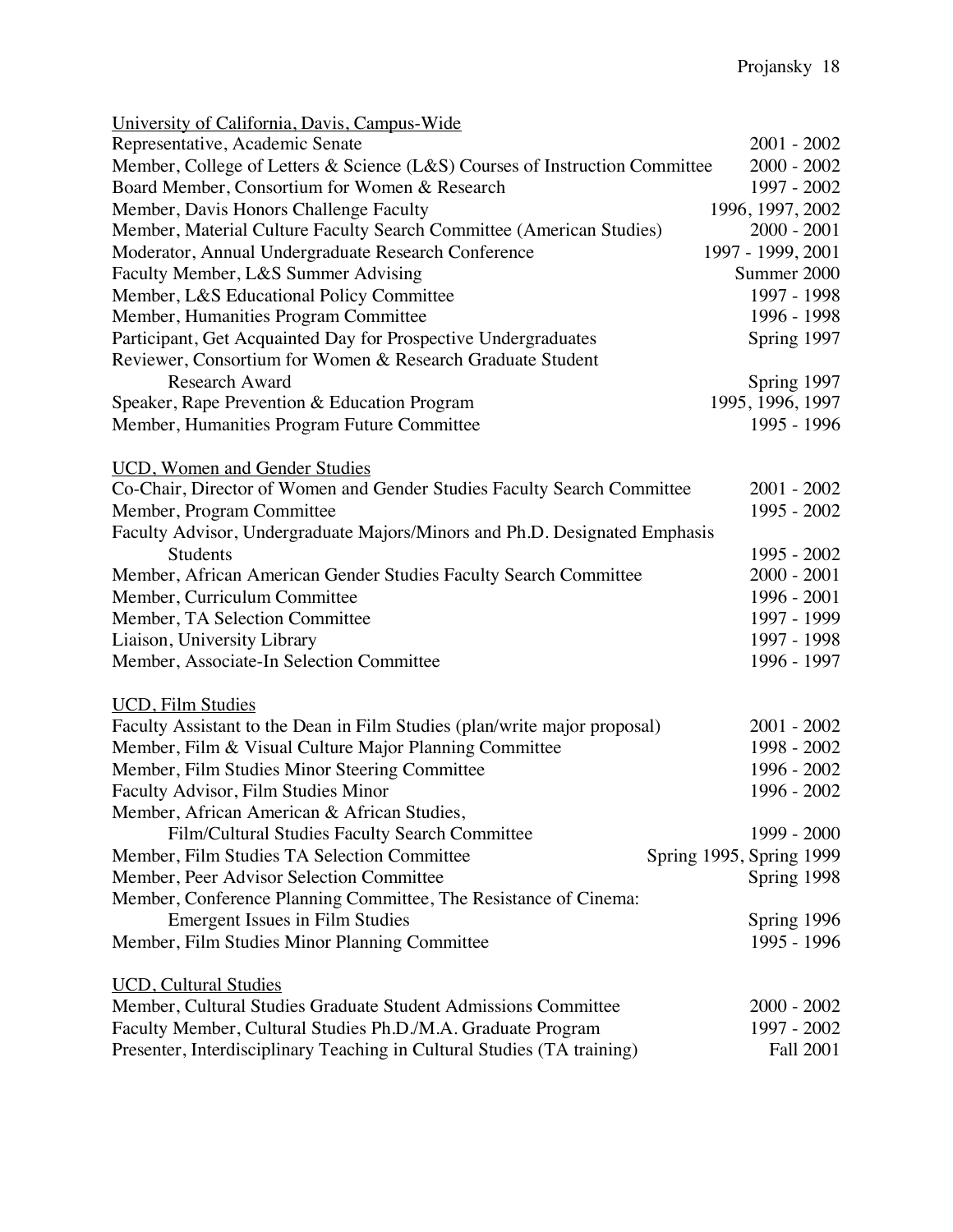| <b>Miscellaneous and Community Service</b>                                               |                    |  |
|------------------------------------------------------------------------------------------|--------------------|--|
| Founding Member of Board of Directors,                                                   |                    |  |
| Women's Institute for Independent Social Enquiry (WiiSE)                                 | $2018$ - present   |  |
| Guest Instructor, Mapping Media, Open Classroom (4 <sup>th</sup> /5 <sup>th</sup> grade) | May, 2017          |  |
| Guest Facilitator, U of U Television Studies Student Group                               | February 3, 2017   |  |
| Mock Interviewer for Financial Literacy Class                                            |                    |  |
| Salt Lake Center for Science Education $(12th \text{ grade})$                            | November 15, 2016  |  |
| Mentor, University of Utah Honors College Creative Solutions Luncheon                    | March 11, 2015     |  |
| Guest Instructor, "Gender Studies"                                                       |                    |  |
| Salt Lake Center for Science Education $(11th \text{ grade})$                            | September 23, 2014 |  |
| Participant, "Women in Film" panel. Fantasycon, Salt Lake City, UT                       | July 5, 2014       |  |
| Media Interviewee                                                                        | 1996 - $present$   |  |
| Topics: media and sexual violence, public art, postfeminism,                             |                    |  |
| media and 9/11, media and gender, gender and war, girl's fashion, Star Trek              |                    |  |
| Outlets: BBC, Chicago Tribune, Cosmopolitan, National Public Radio,                      |                    |  |
| Washington Post, Sacramento Bee, various Israeli magazines, Access Utah,                 |                    |  |
| various local newspapers                                                                 |                    |  |
| Member, Film/Video Production Advising Committee, Middlebury College                     | Fall 1993          |  |

#### **Research Awards and Grants**

Publication Awards

Projansky, Sarah. 2014. *Spectacular Girls: Media Fascination and Celebrity Culture*. New York: New York University Press.

- National Communication Association Feminist & Women's Studies Division Bonnie Ritter Book Award, 2015
- Vande Berg, Leah R., and Sarah Projansky. 2003. "Hoop Games: Narrativizing Identity in Televised Coverage of U.S. Professional Women's and Men's Basketball." In *Case Studies in Sports Communication*. Ed. Robert S. Brown and Daniel J. O'Rourke. Westport, CT: Greenwood. 27-49.
	- Organization for the Study of Communication, Language, and Gender Outstanding Published Article Award, 2004 (co-winner)

#### Projansky, Sarah. 2001. *Watching Rape: Film and Television in Postfeminist Culture*. New York: New York University Press.

- Popular Culture Association/American Culture Association Women's Caucus Emily Toth Award for Excellence in Feminist Studies of Popular Culture, 2002
- Critical & Cultural Studies Division of the National Communication Association Book Award, 2002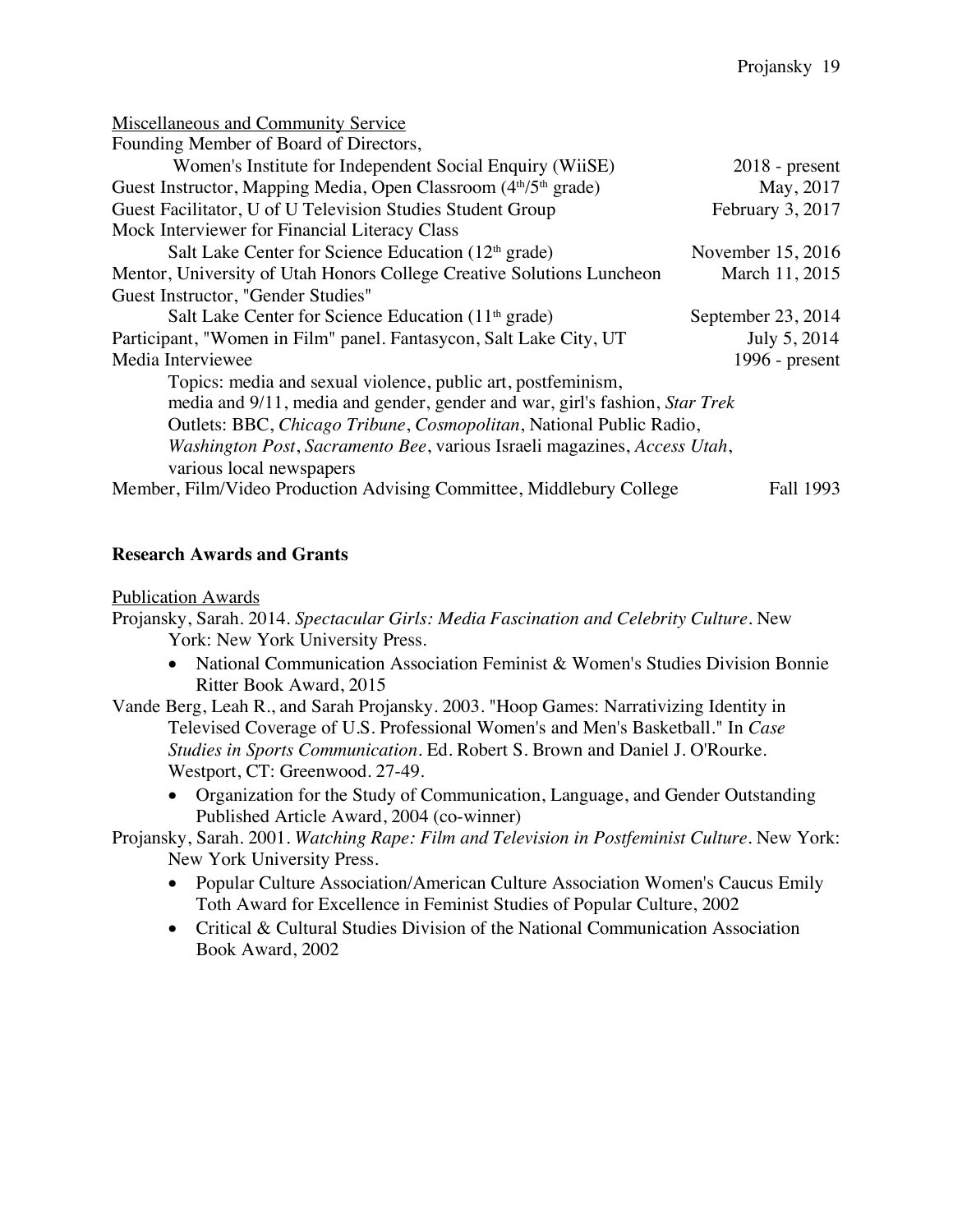| University of Utah                                                        |               |
|---------------------------------------------------------------------------|---------------|
| Summer Program for Undergraduate Research, "The History, Present, and     |               |
| Future of Title IX's Role in Addressing Sexual Misconduct on              |               |
| University Campuses"                                                      |               |
| Office of Undergraduate Research (summer stipend for one student)         | Summer 2019   |
|                                                                           |               |
| University of Illinois, Urbana-Champaign                                  |               |
| Faculty Fellow, Illinois Program for Research in the Humanities           |               |
| "Feminist Girls' Studies as Emerging Discipline"                          | $2008 - 2009$ |
| Co-facilitator, Illinois Program for Research in the Humanities,          |               |
| "Girls' Studies Reading Group" (with Ruth Nicole Brown)                   | $2007 - 2008$ |
| Research Board Grant, "Multi-Media Spectacles and Background Figures:     |               |
| Contemporary Disruptions in Girlhood"                                     | $2006 - 2007$ |
| Research Board Grant, Humanities Release Time, "Real Girls:               |               |
| Crises of Body, Sexuality, Race, and Nation"                              | $2005 - 2006$ |
| Research Board Grant, "Real Girls:                                        |               |
| Crises of Body, Sexuality, Race, and Nation"                              | $2004 - 2005$ |
| Research Board Grant, "Spectacular Girls:                                 |               |
| Crises of Body, Sexuality, and Nation in Contemporary U.S. Media"         | $2003 - 2004$ |
| Conference Co-planner, The Humanities in a Globalizing World Initiative,  |               |
| "Documenting Globalization/Documenting Sport" (with C.L. Cole)            | $2003 - 2004$ |
| Co-facilitator, Illinois Program for Research in the Humanities,          |               |
| "Cinema/Media Studies Reading Group"                                      |               |
| (with Ramona Curry and Rochelle Wright)                                   | $2003 - 2004$ |
| University of California, Davis                                           |               |
| Faculty Research Grants (yearly)                                          | 1995 - 2002   |
| Faculty Fellow, Humanities Institute, "Spectacular Girls: Crises of Body, |               |
| Sexuality, and Nation in Contemporary U.S. Media"                         | 1999 - 2000   |
| Organizer, Consortium for Women & Research/L&S Dean's Office,             |               |
| "Interdisciplinary Approaches to the Study of Gender,                     |               |
| Race, and Their Intersections: A Workshop for Assistant Professors"       | Summer 1999   |
| <b>Faculty Development Grant</b>                                          | Winter 1999   |
| Junior Faculty Research Fellowship                                        | Summer 1996   |
|                                                                           |               |
| University of Iowa                                                        |               |
| Seashore Dissertation Fellowship, University of Iowa                      | Spring 1994   |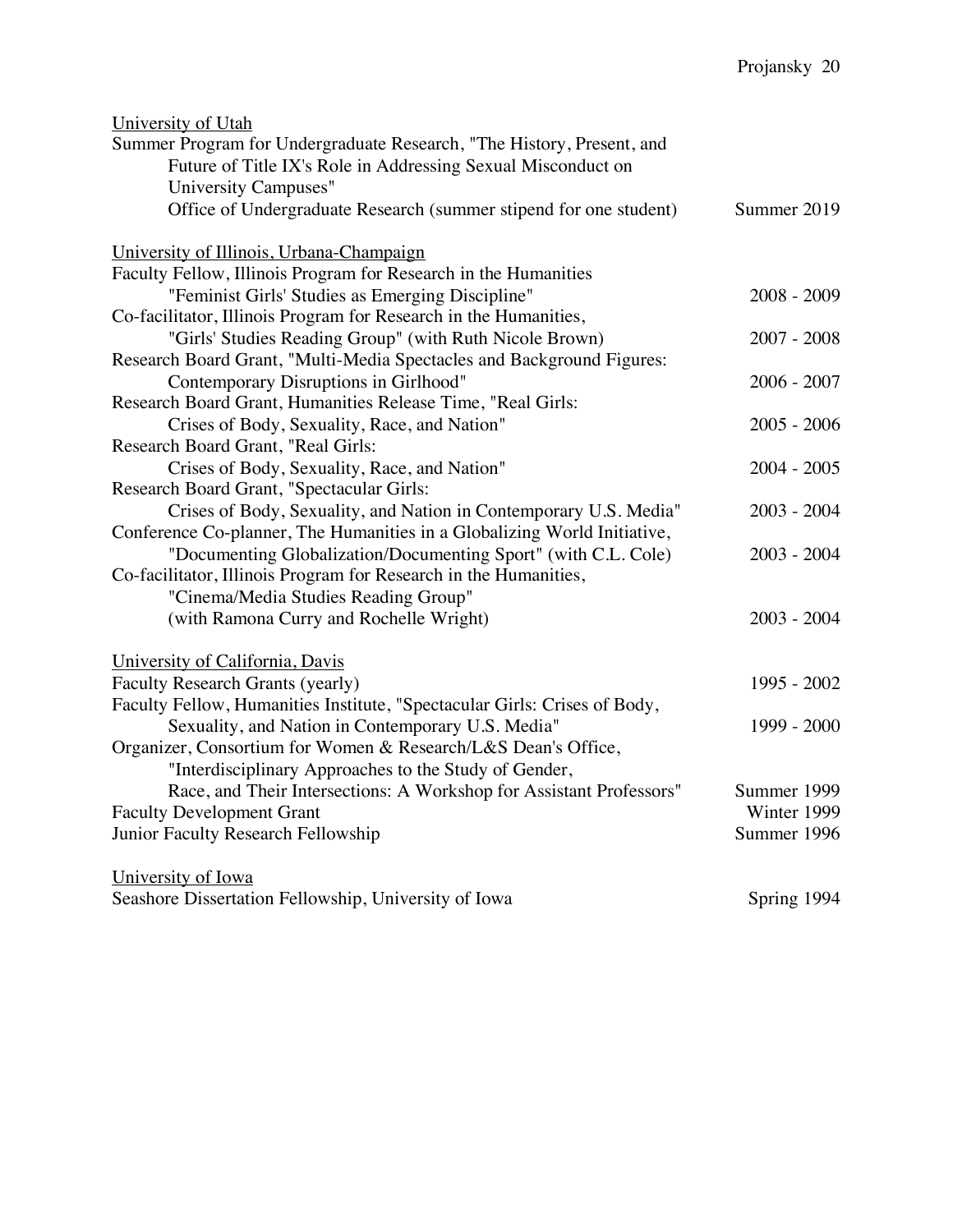# **Teaching Awards, Grants, and Honors**

| University of Utah                                                   |               |
|----------------------------------------------------------------------|---------------|
| University Professor (Honorary Title), Project: "Celebrity"          |               |
| Undergraduate Studies (\$20,000)                                     | $2018 - 2020$ |
| Individual Teaching Grant, "How and Why to Study Celebrity:          |               |
| Scholar and Pedagogue Myra Washington"                               |               |
| University Teaching Committee (\$3115)                               | Spring 2019   |
| University of Illinois, Urbana-Champaign                             |               |
| List of Instructors Ranked as Excellent (every semester except 2)    |               |
| University of California, Davis                                      |               |
| Curriculum Development Grant: "Gender and Race in Cinema,"           |               |
| Teaching Resources Center (with Gayatri Gopinath)                    | Summer 2001   |
| TA Training Grant: "Interdisciplinary Teaching in Cultural Studies:  |               |
| Issues, Strategies, Goals," Teaching Resources Center                |               |
| (with Kent A. Ono, \$1,700)                                          | Summer 2000   |
| Nominated for Outstanding Faculty Advisor Award                      | 1998, 1999    |
| Curriculum Development Grant: "Coordinated Film Studies Offerings in |               |
| Gender and Global Culture," UCD Teaching Resources Center            |               |
| (with Rosa Linda Fregoso, \$7174/yearly)                             | 1997, 1998    |
| MURALS grants for mentoring undergraduate researchers                | 1995 - 1997   |
| Curriculum Development Grant: "Gender and Film,"                     |               |
| <b>Teaching Resources Center</b>                                     |               |
| (with Rosa Linda Fregoso, \$5000)                                    | 1995 - 1996   |
|                                                                      |               |

# **Professional Development**

| Teaching Videographic Criticism Workshop, with Jason Mittell        | September 27-28, 2018 |
|---------------------------------------------------------------------|-----------------------|
| University of Utah                                                  |                       |
| Campus-wide Forum on Inclusivity and Micro-aggressions              | October 2, 2017       |
| University of Utah                                                  |                       |
| Learning Outcomes Assessment Workshop                               | September 27, 2017    |
| University of Utah                                                  |                       |
| Major Gift Workshop                                                 | November $3,2016$     |
| Marts $& Lundy$ (fundraising consulting firm)                       |                       |
| Regional Women's Leadership Forum                                   | October 24-26, 2016   |
| American Council on Education (ACE)                                 |                       |
| Shaping Institutional Expectations for National Benchmarking Summit | January 16, 2016      |
| College Music Society (CMS)                                         |                       |
| Mentoring Initiatives for New Deans (MIND) Workshop                 | October 23, 2013      |
| <b>International Council of Fine Arts Deans</b>                     |                       |